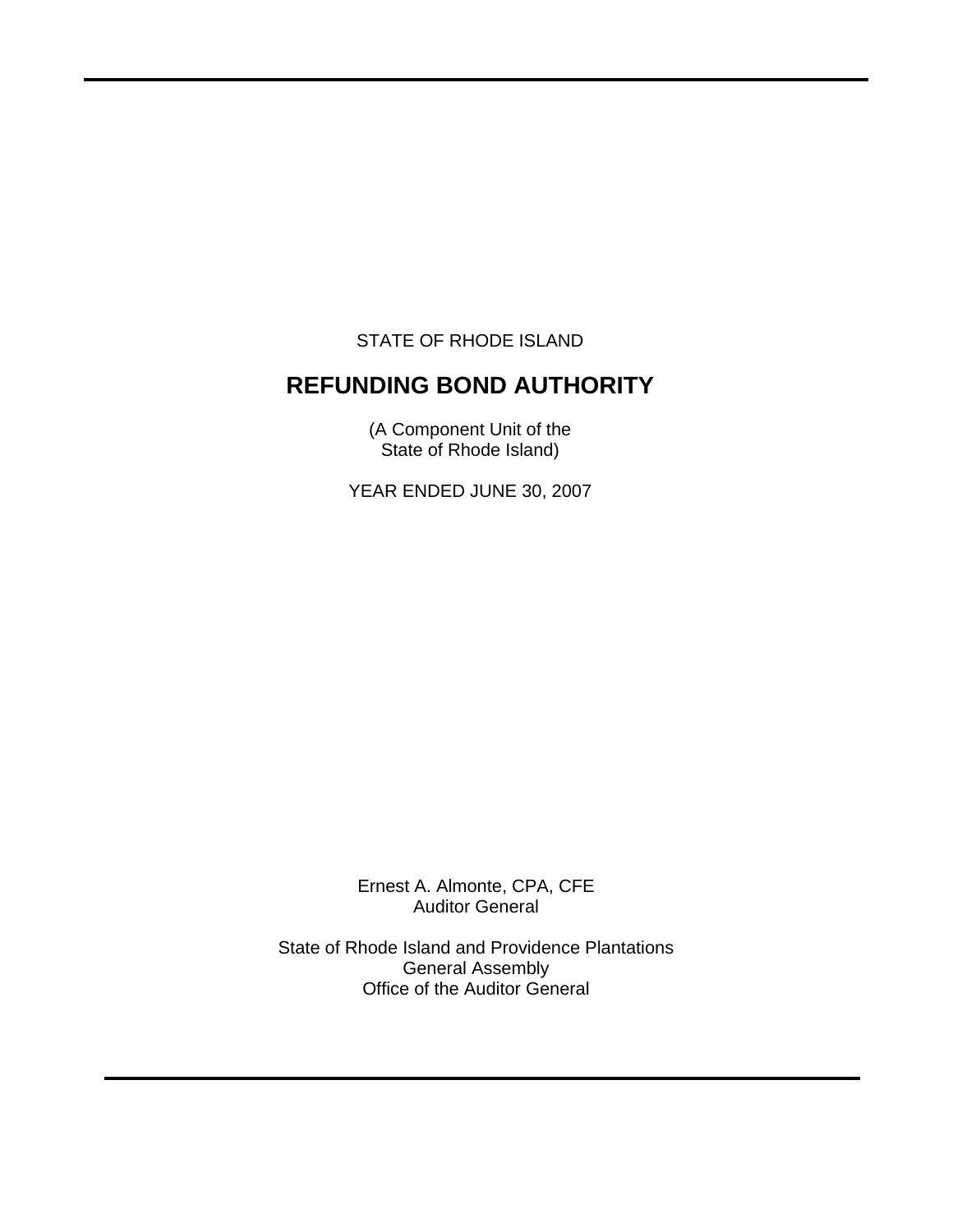

STATE of RHODE ISLAND and PROVIDENCE PLANTATIONS

GENERAL ASSEMBLY

OFFICE OF THE AUDITOR GENERAL

- ♦ **Integrity**
- ♦ **Reliability**
- ♦ **Independence**
- ♦ **Accountability**

ERNEST A. ALMONTE, CPA, CFE *Auditor General*  ernest.almonte@oag.ri.gov

September 28, 2007

# JOINT COMMITTEE ON LEGISLATIVE SERVICES:

SPEAKER William J. Murphy, Chairman

Senator Joseph A. Montalbano Senator Dennis L. Algiere Representative Gordon D. Fox Representative Robert A. Watson

 We have completed our audit of the financial statements of the Rhode Island Refunding Bond Authority for the fiscal year ended June 30, 2007 in accordance with Section 35-8.1-10 of the General Laws.

Our reports are contained herein as outlined in the Table of Contents.

Sincerely,

Inest A. Almoste

Auditor General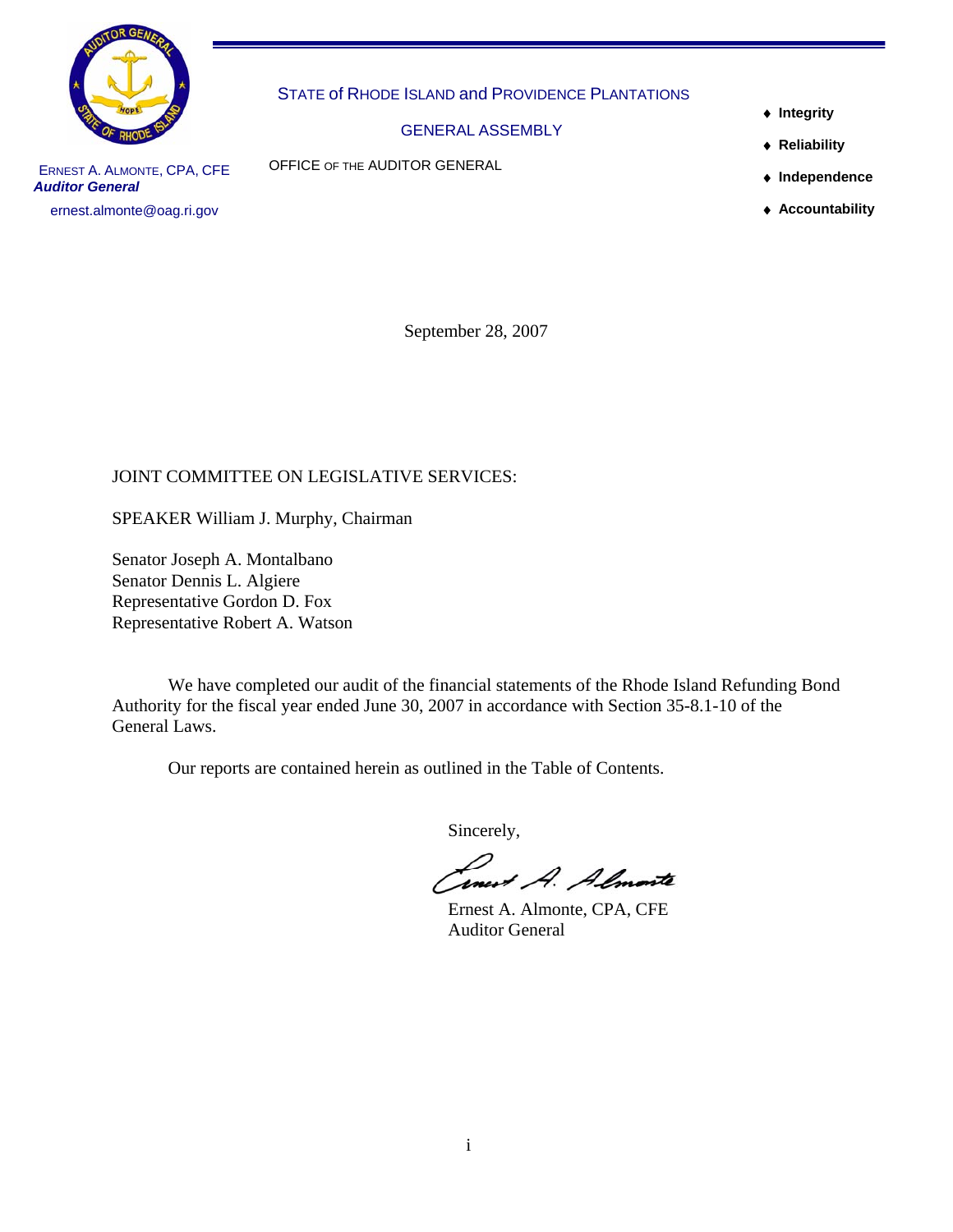# **Rhode Island Refunding Bond Authority**

(A Component Unit of the State of Rhode Island)

**Year Ended June 30, 2007**

# TABLE OF CONTENTS

|      |                                                                                                                                                                                                                                    | Page           |
|------|------------------------------------------------------------------------------------------------------------------------------------------------------------------------------------------------------------------------------------|----------------|
| Ι.   | <b>INDEPENDENT AUDITOR'S REPORT</b>                                                                                                                                                                                                | 1              |
| Π.   | MANAGEMENT'S DISCUSSION AND ANALYSIS                                                                                                                                                                                               | 3              |
| III. | <b>BASIC FINANCIAL STATEMENTS</b>                                                                                                                                                                                                  |                |
|      | <b>Statement of Net Assets</b>                                                                                                                                                                                                     | 6              |
|      | Statement of Revenues, Expenses and Changes in<br><b>Net Assets</b>                                                                                                                                                                | $\overline{7}$ |
|      | <b>Statement of Cash Flows</b>                                                                                                                                                                                                     | 8              |
|      | Notes to the Financial Statements                                                                                                                                                                                                  | 9              |
| IV.  | SUPPLEMENTARY INFORMATION                                                                                                                                                                                                          |                |
|      | <b>Combining Statement of Net Assets</b>                                                                                                                                                                                           | 15             |
|      | Combining Statement of Revenues, Expenses and Changes in<br><b>Net Assets</b>                                                                                                                                                      | 16             |
|      | <b>Combining Statement of Cash Flows</b>                                                                                                                                                                                           | 17             |
| V.   | INDEPENDENT AUDITOR'S REPORT ON INTERNAL CONTROL OVER<br>FINANCIAL REPORTING AND ON COMPLIANCE AND OTHER MATTERS<br>BASED ON AN AUDIT OF FINANCIAL STATEMENTS PERFORMED IN<br><b>ACCORDANCE WITH GOVERNMENT AUDITING STANDARDS</b> | 18             |
|      |                                                                                                                                                                                                                                    |                |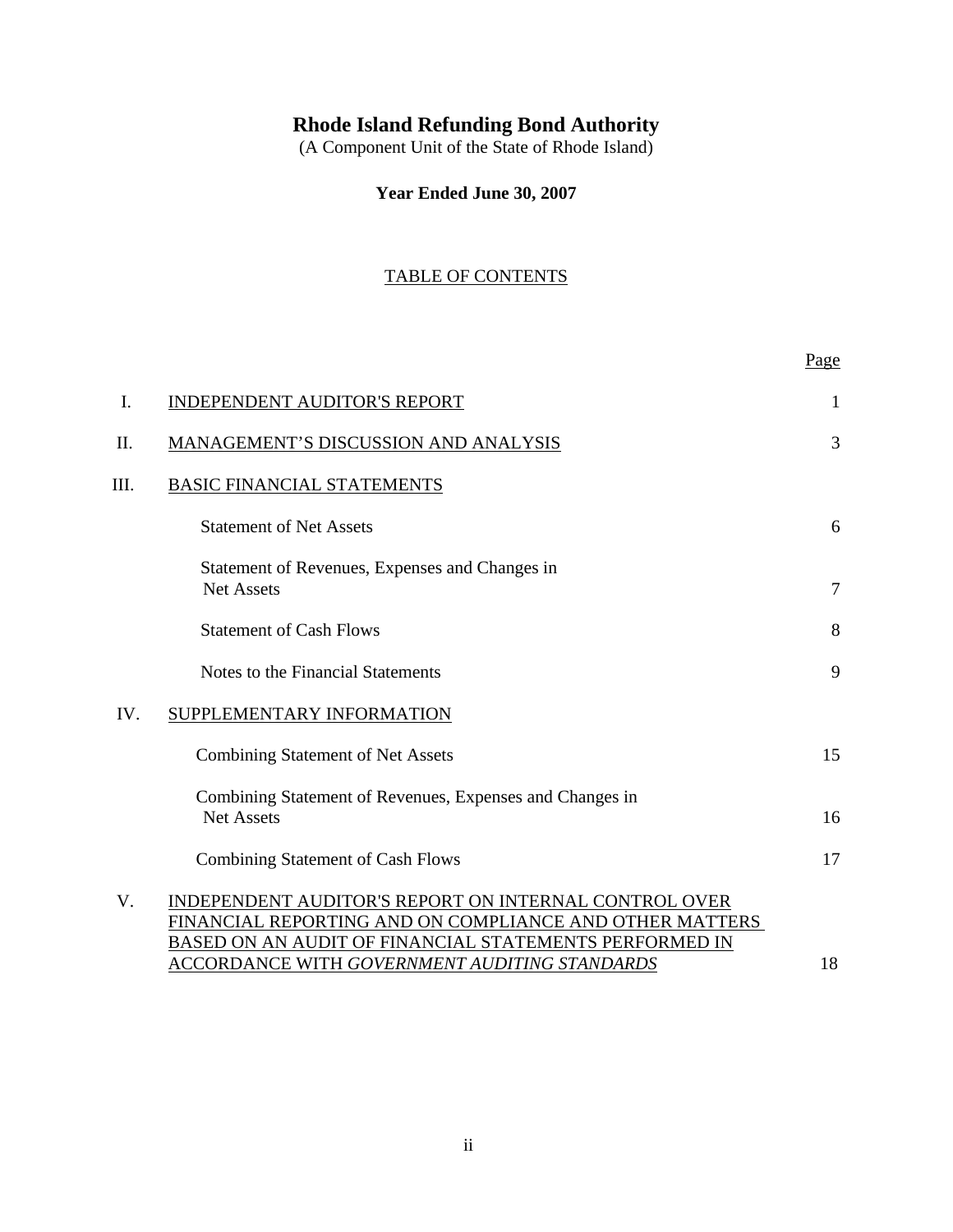

STATE of RHODE ISLAND and PROVIDENCE PLANTATIONS

GENERAL ASSEMBLY

OFFICE OF THE AUDITOR GENERAL

- ♦ *Integrity*
- ♦ *Reliability*

♦ *Independence* 

♦ *Accountability* 

ERNEST A. ALMONTE, CPA, CFE *Auditor General*  ernest.almonte@oag.ri.gov

# **INDEPENDENT AUDITOR'S REPORT**

### JOINT COMMITTEE ON LEGISLATIVE SERVICES, GENERAL ASSEMBLY STATE OF RHODE ISLAND AND PROVIDENCE PLANTATIONS:

## BOARD OF DIRECTORS OF THE RHODE ISLAND REFUNDING BOND AUTHORITY:

We have audited the accompanying statement of net assets of the Rhode Island Refunding Bond Authority (the Authority), a component unit of the State of Rhode Island and Providence Plantations, as of June 30, 2007, and the related statements of revenues, expenses and changes in net assets and cash flows for the year then ended. These financial statements are the responsibility of the Authority's management. Our responsibility is to express an opinion on these financial statements based on our audit.

We conducted our audit in accordance with auditing standards generally accepted in the United States of America and the standards applicable to financial audits contained in *Government Auditing Standards,* issued by the Comptroller General of the United States. Those standards require that we plan and perform the audit to obtain reasonable assurance about whether the financial statements are free of material misstatement. An audit includes examining, on a test basis, evidence supporting the amounts and disclosures in the financial statements. An audit also includes assessing the accounting principles used and significant estimates made by management, as well as evaluating the overall financial statement presentation. We believe that our audit provides a reasonable basis for our opinion.

In our opinion, the financial statements referred to above present fairly, in all material respects, the financial position of the Authority as of June 30, 2007, and the changes in its financial position and its cash flows for the year then ended in conformity with accounting principles generally accepted in the United States of America.

As discussed in Note 3, collection of rentals due is dependent upon annual appropriations by the General Assembly of the State of Rhode Island.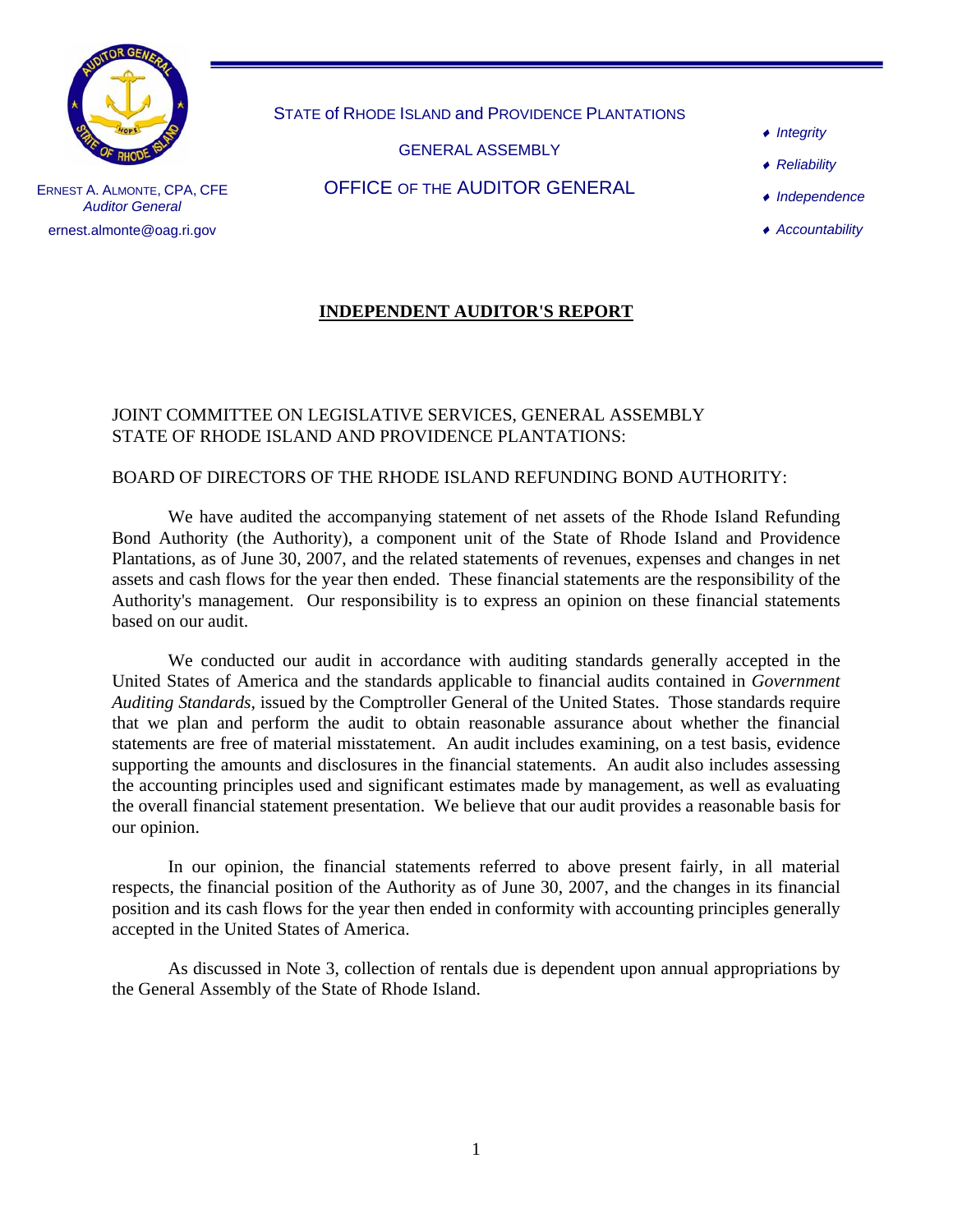JOINT COMMITTEE ON LEGISLATIVE SERVICES, GENERAL ASSEMBLY BOARD OF DIRECTORS OF THE RHODE ISLAND REFUNDING BOND AUTHORITY Page 2

In accordance with *Government Auditing Standards*, we have also issued our report dated September 25, 2007 on our consideration of the Authority's internal control over financial reporting and on our tests of its compliance with certain provisions of laws, regulations, contracts and other matters. The purpose of that report is to describe the scope of our testing of internal control over financial reporting and compliance and the results of that testing, and not to provide an opinion on the internal control over financial reporting or on compliance. That report is an integral part of an audit performed in accordance with *Government Auditing Standards* and should be considered in assessing the results of our audit.

The Management's Discussion and Analysis on pages 3 through 5 is not a required part of the basic financial statements but is supplementary information required by the Governmental Accounting Standards Board. We have applied certain limited procedures, which consisted principally of inquiries of management regarding the methods of measurement and presentation of the required supplementary information. However, we did not audit the information and express no opinion on it.

Our audit was conducted for the purpose of forming an opinion on the basic financial statements taken as a whole. The combining fund statements as listed in the accompanying table of contents are presented for purposes of additional analysis and are not a required part of the basic financial statements. The combining fund statements have been subjected to the auditing procedures applied in the audit of the basic financial statements and, in our opinion, are fairly stated in all material respects in relation to the basic financial statements taken as a whole.

Ernest A. Almonte

Auditor General

September 25, 2007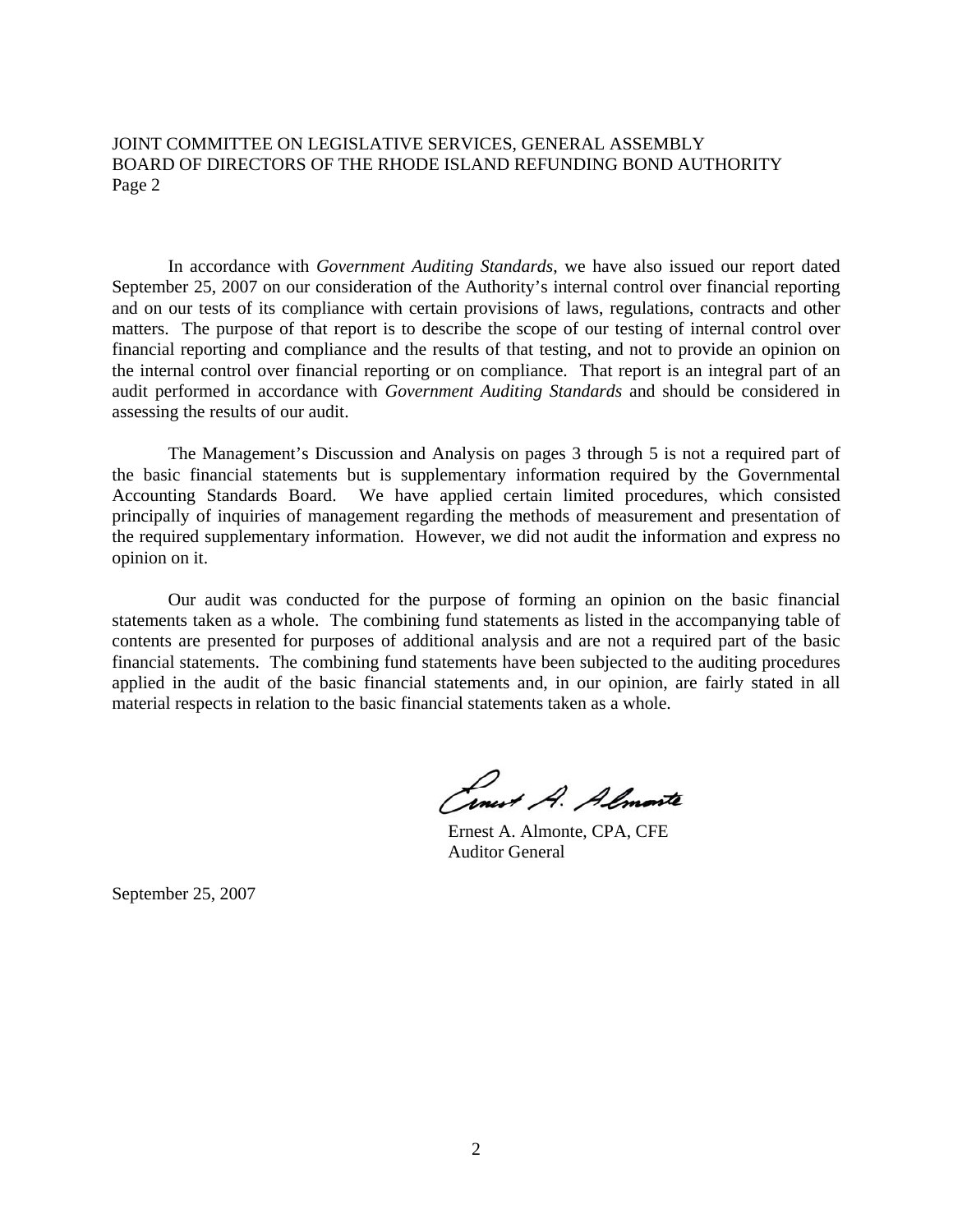### **RHODE ISLAND REFUNDING BOND AUTHORITY**

(A Component Unit of the State of Rhode Island)

#### **Management's Discussion and Analysis**

Management of the Rhode Island Refunding Bond Authority (Authority) provides this Management's Discussion and Analysis of their financial performance for the readers of the Authority's financial statements. This narrative provides an overview of the Authority's financial activity for the year ended June 30, 2007. This analysis is to be considered in conjunction with the financial statements to provide an objective analysis of the Authority's financial activities based on facts, decisions and conditions currently facing management.

#### Understanding the Authority's Financial Statements

The Authority serves as a financing mechanism for the State of Rhode Island. It was originally created to pay, redeem, or retire all or part of some of the State's general obligation bonds, and it later acquired the functions of the Rhode Island Public Buildings Authority whose purpose was to finance the acquisition, construction and improvement of public facilities through the issuance of revenue bonds. All Authority debt is repaid via annual payments made by the State in amounts equal to debt service requirements. The operating expenses of the authority are also reimbursed by the State.

 The Authority is a component unit of the State of Rhode Island and Providence Plantations ("State") and its financial activity is blended into the State's financial statements. In accordance with generally accepted accounting principles, this report consists of a series of financial statements, along with notes to the financial statements. The financial statements immediately follow this discussion and analysis and are designed to highlight the Authority's net assets and changes to those net assets resulting from the Authority's activity.

 Multiple funds were established to account for the Authority's activities as required by the underlying bond resolutions. The combining financial statements detail all individual fund activity and are presented beginning on page 15.

#### Financial Highlights for the Year Ended June 30, 2007

- Bonds payable at June 30, 2007 decreased \$18,452,121 (30.3%) when compared to June 30, 2006.
- Rentals due and the amount due from the State at June 30, 2007 decreased \$18,578,464 (28.1%) when compared to June 30, 2006.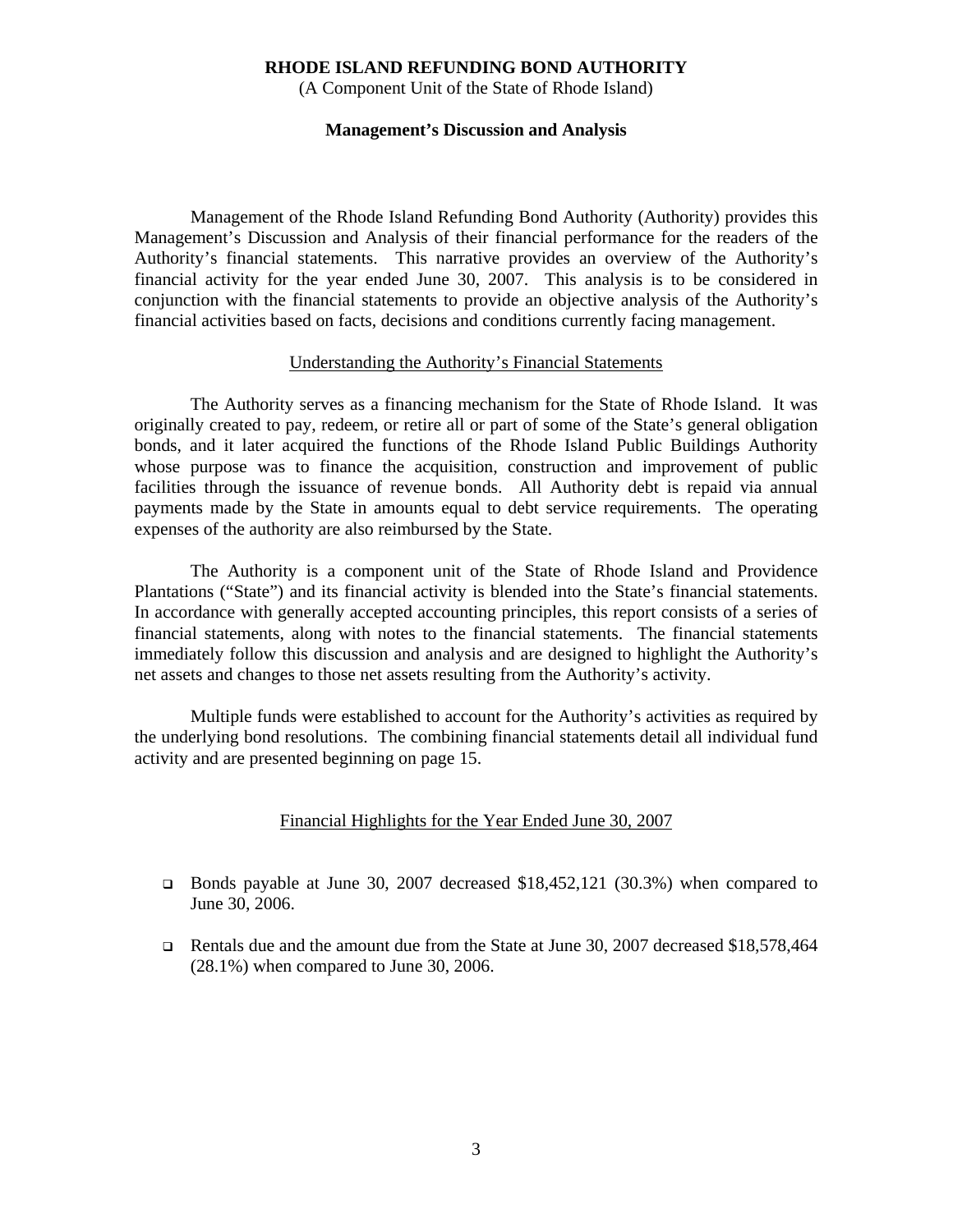### **RHODE ISLAND REFUNDING BOND AUTHORITY**

(A Component Unit of the State of Rhode Island)

# **Management's Discussion and Analysis**

| <b>Assets, Liabilities and Net Assets</b> |                      |                      |  |  |  |  |
|-------------------------------------------|----------------------|----------------------|--|--|--|--|
|                                           | <b>June 30, 2007</b> | <b>June 30, 2006</b> |  |  |  |  |
| Assets:                                   |                      |                      |  |  |  |  |
| Current:                                  |                      |                      |  |  |  |  |
| Cash, cash equivalents and investments    | \$<br>359,983 \$     | 344,163              |  |  |  |  |
| Amounts due from the State                | 19,515,896           | 18,784,719           |  |  |  |  |
| Noncurrent:                               |                      |                      |  |  |  |  |
| Amounts due from the State                | 27,977,044           | 47,286,685           |  |  |  |  |
| Debt issuance costs                       | 267,895              | 413,945              |  |  |  |  |
|                                           | \$48,120,818         | \$66,829,512         |  |  |  |  |
| Liabilities:                              |                      |                      |  |  |  |  |
| Current:                                  |                      |                      |  |  |  |  |
| Accounts payable                          | \$<br>5,997          | \$.<br>1,118         |  |  |  |  |
| Interest payable                          | 895,098              | 1,173,346            |  |  |  |  |
| Project acquisition promissory notes      | 139,546              |                      |  |  |  |  |
| Bonds payable                             | 18,475,000           | 17,610,000           |  |  |  |  |
| Noncurrent:                               |                      |                      |  |  |  |  |
| Arbitrage rebate payable                  | 2,607                |                      |  |  |  |  |
| Project acquisition promissory notes      | 4,295,530            | 4,435,076            |  |  |  |  |
| Bonds payable                             | 23,984,228           | 43,301,349           |  |  |  |  |
|                                           | \$47,798,006         | \$<br>66,520,889     |  |  |  |  |
| Net Assets:                               |                      |                      |  |  |  |  |
| Unrestricted                              | 322,812              | 308,623              |  |  |  |  |
| Total net assets                          | 322,812              | 308,623              |  |  |  |  |
|                                           |                      |                      |  |  |  |  |

 Amounts due from the State approximate the Authority's bonds and notes payable plus current interest payable. Decreases in bonds payable due to scheduled payments of principal cause a similar decrease in amounts due from the State.

| <b>Authority Operations</b>                                                                                                                          |                                                                           |                                                                              |  |  |  |  |
|------------------------------------------------------------------------------------------------------------------------------------------------------|---------------------------------------------------------------------------|------------------------------------------------------------------------------|--|--|--|--|
|                                                                                                                                                      | <b>Year Ended</b><br><b>June 30, 2007</b>                                 | <b>Year Ended</b><br><b>June 30, 2006</b>                                    |  |  |  |  |
| Rental income<br>Other operating revenue<br>Interest expense<br>Amortization of debt issuance costs<br>Operating expenses<br>Operating income (loss) | \$2,299,068<br>36,839<br>(2,154,651)<br>(146,050)<br>(36, 839)<br>(1,633) | 2,738,348<br>S.<br>34,395<br>(2,593,478)<br>(146,050)<br>(34,395)<br>(1,180) |  |  |  |  |
| Other income<br>Change in net assets                                                                                                                 | 15,822<br>14,189                                                          | 11,470<br>10,290                                                             |  |  |  |  |
| Net assets, beginning of year<br>Net assets, end of year                                                                                             | 308,623<br>322.812                                                        | 298,333<br>308.623                                                           |  |  |  |  |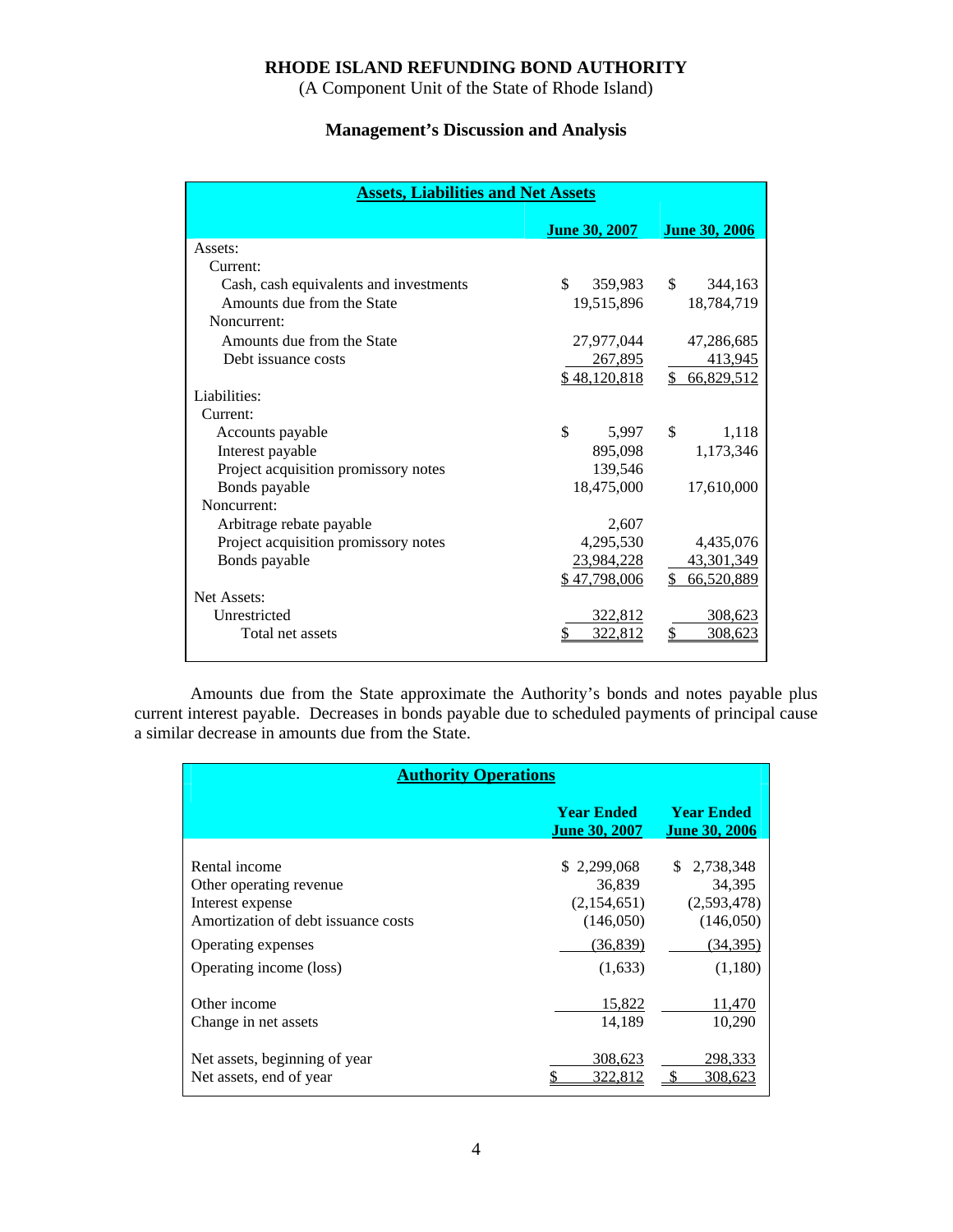#### **RHODE ISLAND REFUNDING BOND AUTHORITY**

(A Component Unit of the State of Rhode Island)

#### **Management's Discussion and Analysis**

 The State pays amounts equal to the annual debt service requirements of the Authority and reimburses it for operating and administrative costs. The decreases in rental income and interest expense, compared to 2006, resulted from reductions in bonds payable and related rentals due. Net assets consist of amounts held in the Authority's general fund that accounts for the administrative activities of the Authority. Increases in net assets resulted from investment earnings retained within the Authority's general fund.

#### Future Operations

 Debt service payments on the Authority's remaining two bond issues will continue through fiscal 2010 and will require annual payments from the State equal to the required debt service amounts.

#### Contacting the Authority's Financial Management

 This discussion and analysis presentation is designed to provide a general overview of the Authority's financial activity. Questions concerning any of the information provided in this report or requests for additional financial information should be addressed to the Deputy General Treasurer for Finance, Office of General Treasurer, 40 Fountain Street, Providence, RI 02903, telephone 401.222.2287.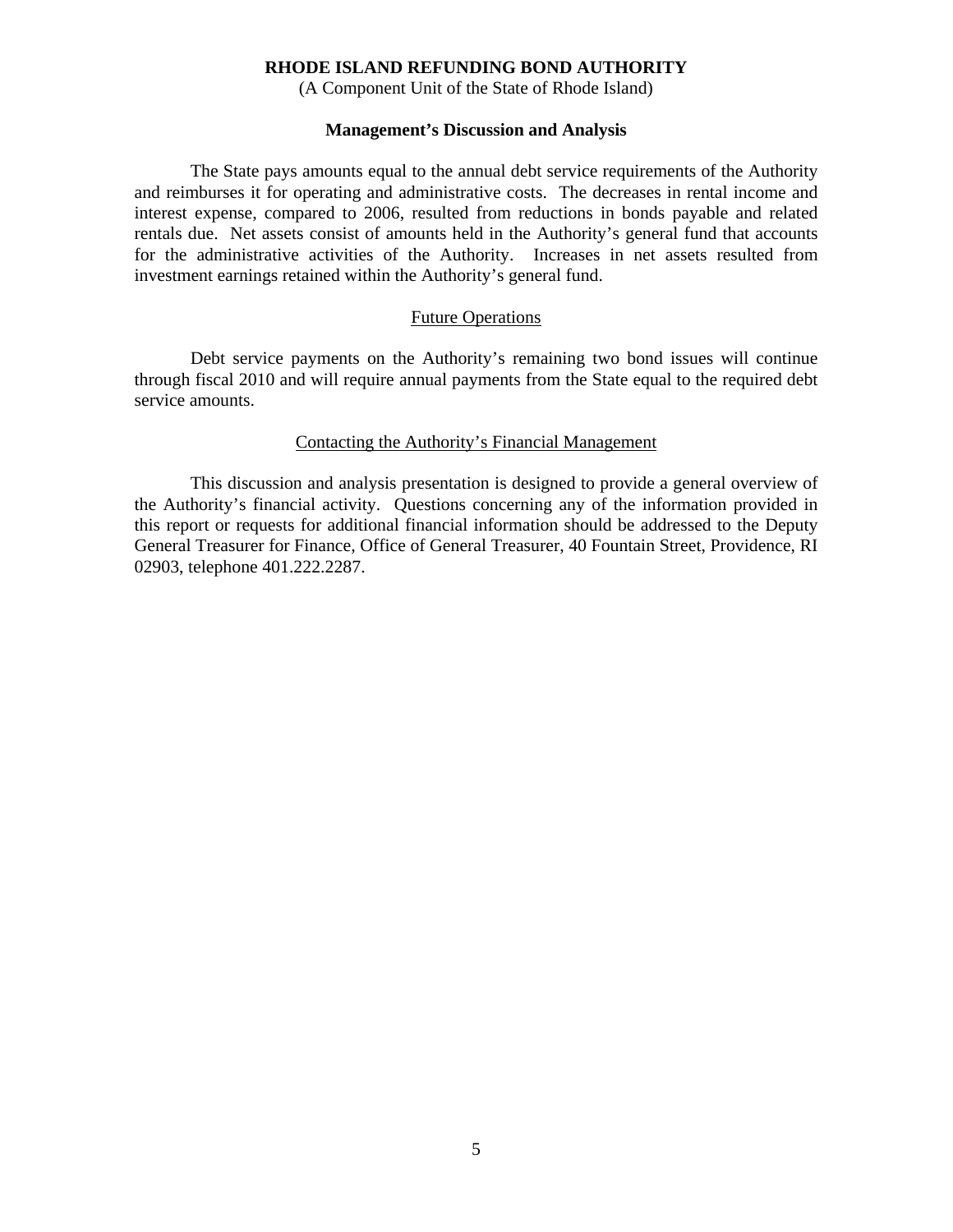# **STATEMENT OF NET ASSETS June 30, 2007**

| <b>ASSETS</b>                                 |               |              |
|-----------------------------------------------|---------------|--------------|
| Current assets:                               |               |              |
| Cash and cash equivalents (Note 4)            | \$            | 359,983      |
| Due from State (Note 2)                       |               | 6,252        |
| Rentals due (Note 3)                          |               | 19,509,644   |
| Total current assets                          |               | 19,875,879   |
| Noncurrent assets:                            |               |              |
| Rentals due (Note 3)                          |               | 27,977,044   |
| Debt issuance costs                           |               | 267,895      |
| Total noncurrent assets                       |               | 28,244,939   |
| <b>Total assets</b>                           | <sup>\$</sup> | 48,120,818   |
| <b>LIABILITIES</b>                            |               |              |
| <b>Current liabilities:</b>                   |               |              |
| Accounts payable                              | \$            | 5,997        |
| Interest payable                              |               | 895,098      |
| Project acquisition promissory notes (Note 5) |               | 139,546      |
| Bonds payable, net (Note 6)                   |               | 18,475,000   |
| Total current liabilities                     |               | 19,515,641   |
| Noncurrent liabilities:                       |               |              |
| Arbitrage rebate payable (Note 7)             |               | 2,607        |
| Project acquisition promissory notes (Note 5) |               | 4,295,530    |
| Bonds payable, net (Note 6)                   |               | 23,984,228   |
| Total noncurrent liabilities                  |               | 28, 282, 365 |
| <b>Total liabilities</b>                      | \$            | 47,798,006   |
| <b>NET ASSETS</b>                             |               |              |
| Unrestricted (Note 8)                         |               | 322,812      |
| <b>Total net assets</b>                       | \$            | 322,812      |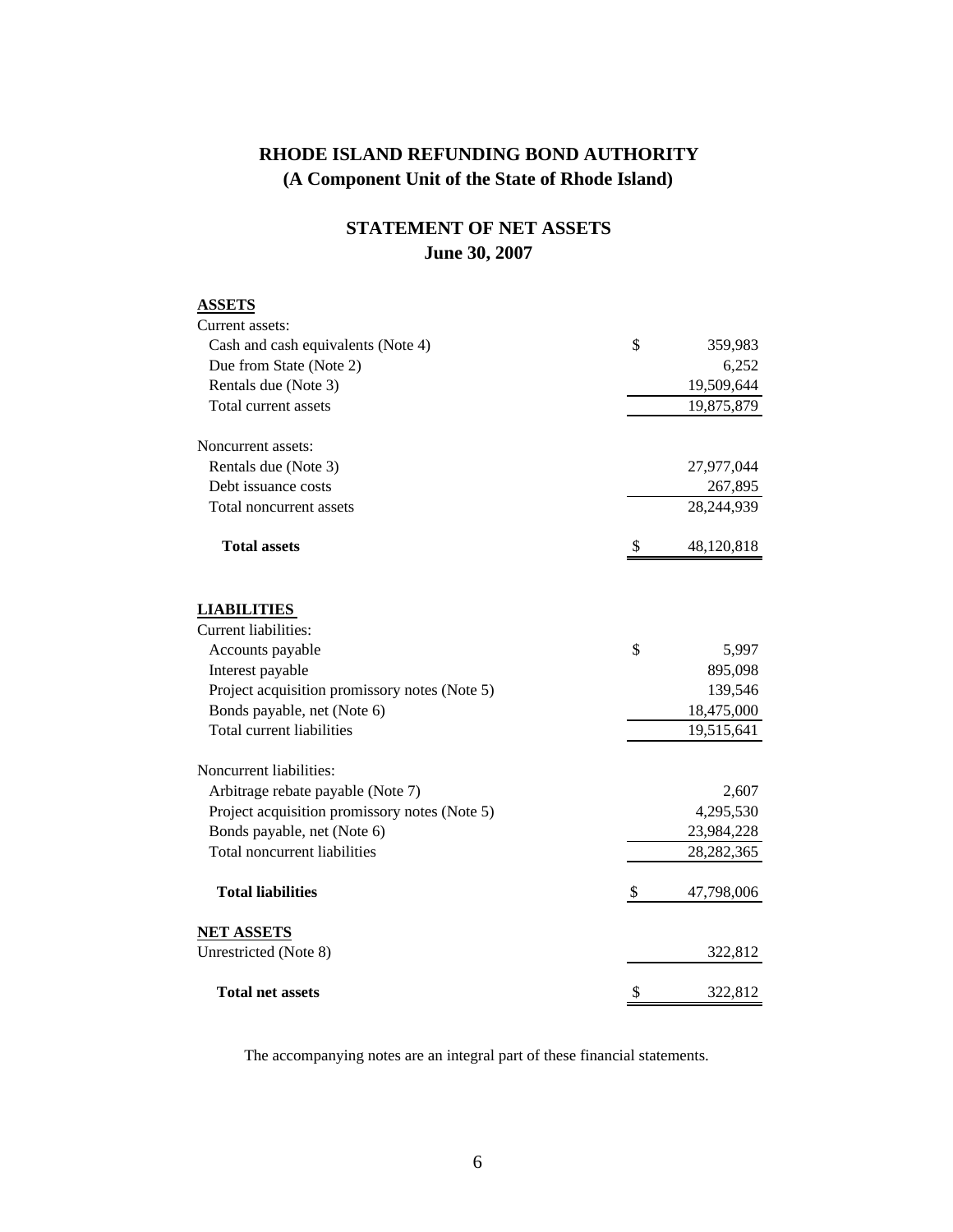# **STATEMENT OF REVENUES, EXPENSES AND CHANGES IN NET ASSETS FISCAL YEAR ENDED JUNE 30, 2007**

| <b>Operating revenues</b>           |    |           |
|-------------------------------------|----|-----------|
| Rental income                       | \$ | 2,299,068 |
| Recovery of administrative costs    |    | 36,839    |
| <b>Total operating revenues</b>     |    | 2,335,907 |
| <b>Operating expenses</b>           |    |           |
| Interest expense                    |    | 2,154,651 |
| Amortization of debt issuance costs |    | 146,050   |
| Personal services                   |    | 20,071    |
| Trustee fees                        |    | 7,500     |
| Professional services               |    | 9,268     |
| <b>Total operating expenses</b>     |    | 2,337,540 |
| <b>Operating income (loss)</b>      |    | (1,633)   |
| Nonoperating revenue                |    |           |
| Investment income                   |    | 15,822    |
| <b>Total nonoperating revenue</b>   |    | 15,822    |
| <b>Change in net assets</b>         |    | 14,189    |
| Net assets, July 1, 2006            |    | 308,623   |
| Net assets, June 30, 2007           | S  | 322,812   |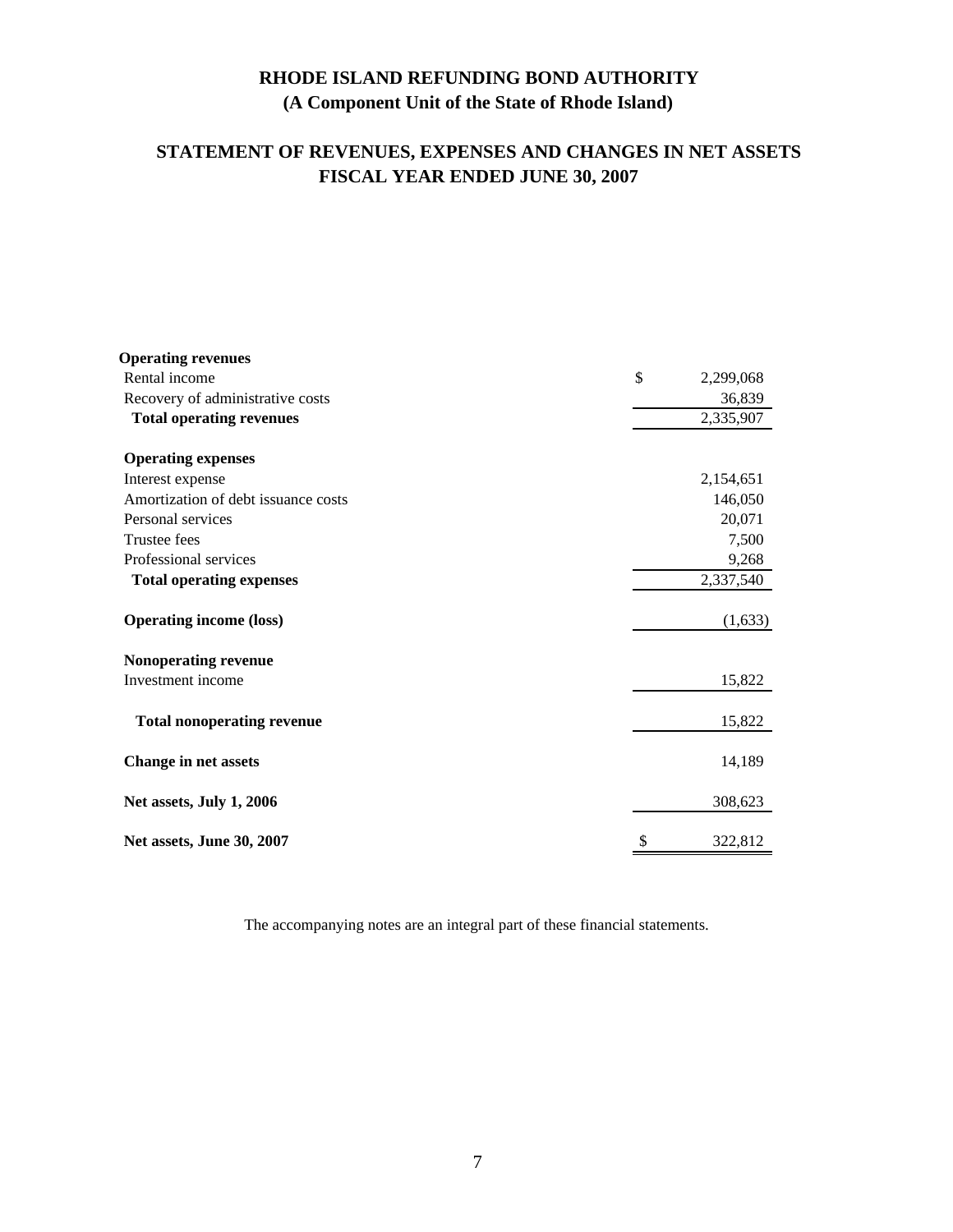# **STATEMENT OF CASH FLOWS FISCAL YEAR ENDED JUNE 30, 2007**

#### **Cash flows from operating activities:**

| Cash received for:                                                  |                  |
|---------------------------------------------------------------------|------------------|
| Administrative costs                                                | \$<br>31,959     |
| Rents                                                               | 20,394,803       |
| Cash paid for:                                                      |                  |
| Personal services                                                   | (20, 314)        |
| <b>Trustee fees</b>                                                 | (7,500)          |
| Other goods and services                                            | (4,145)          |
| Net cash provided by operating activities                           | 20,394,803       |
| Cash flows from capital and related financing activities:           |                  |
| Principal paid on debt                                              | (17,610,000)     |
| Interest paid on debt                                               | (2,784,805)      |
| Net cash used for capital and related                               |                  |
| financing activities                                                | (20, 394, 805)   |
| Cash flows from investing activities:                               |                  |
| Interest received                                                   | 15,822           |
| Net cash provided by investing activities                           | 15,822           |
| Net increase in cash and cash equivalents                           | 15,820           |
| Cash and cash equivalents, July 1, 2006                             | 344,163          |
| Cash and cash equivalents, June 30, 2007                            | \$<br>359,983    |
| Reconciliation of operating income(loss) to net                     |                  |
| cash provided by operating activities:                              |                  |
| Operating income (loss)                                             | \$<br>(1,633)    |
| <b>Adjustments:</b>                                                 |                  |
| Amortization of debt issuance costs                                 | 146,050          |
| Amortization of premium, discount, and deferred amount on refunding | (842, 121)       |
| Principal paid on debt included in cash flows from                  |                  |
| capital and related financing activities                            | 17,610,000       |
| Interest on debt included in cash flows from                        |                  |
| capital and related financing activities                            | 2,784,805        |
| Changes in assets and liabilities:                                  |                  |
| Arbitrage rebate payable                                            | 2,607            |
| Rentals due                                                         | 973,343          |
| Interest payable                                                    | (278, 248)       |
| <b>Total adjustments</b>                                            | 20,396,436       |
| Net cash provided by operating activities                           | \$<br>20,394,803 |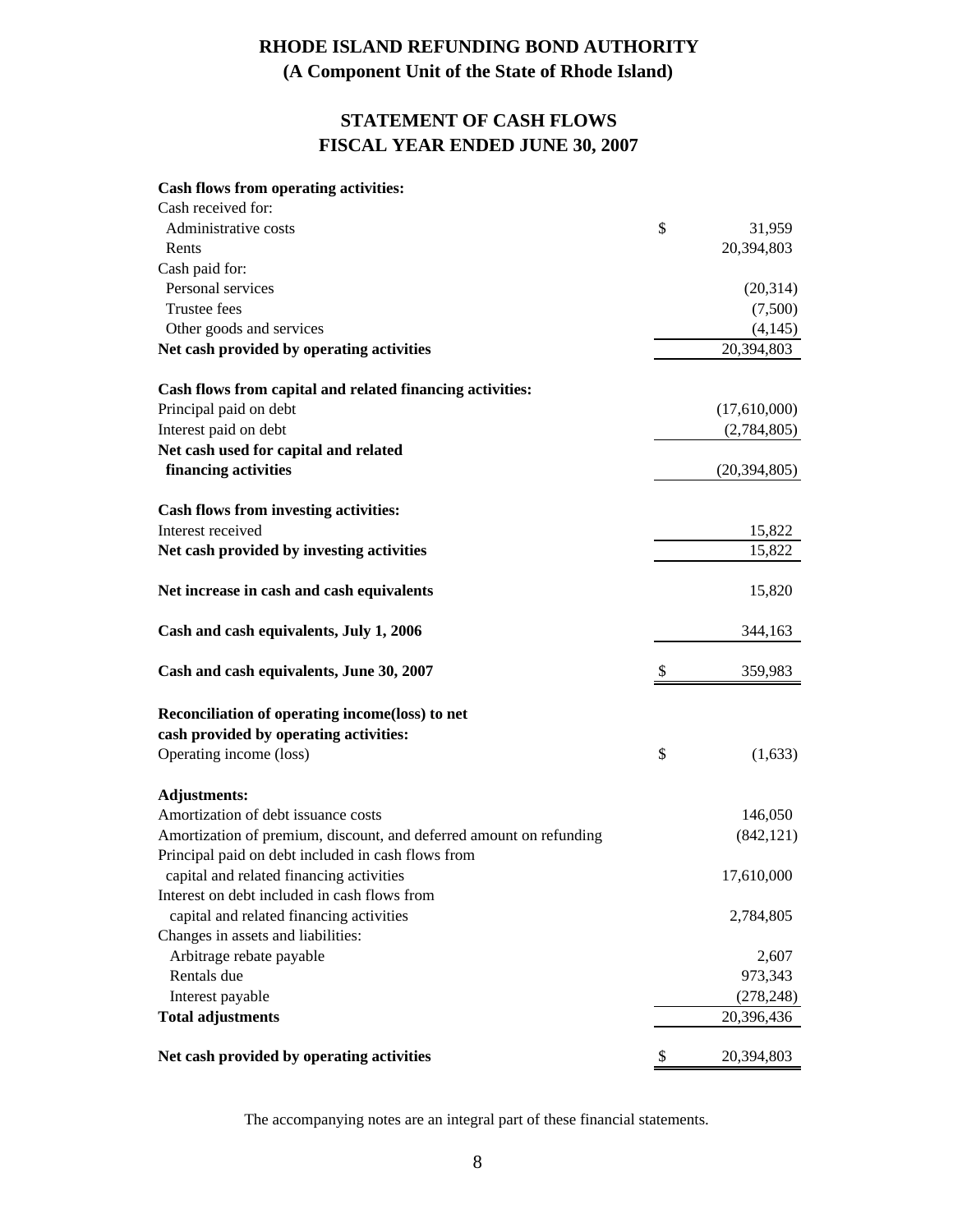### NOTES TO THE FINANCIAL STATEMENTS Year Ended June 30, 2007

### **1. SUMMARY OF SIGNIFICANT ACCOUNTING POLICIES**

### **Reporting Entity**

The Rhode Island Refunding Bond Authority (Authority) was created and established as a public corporation by Chapter 35-8.1 of the General Laws of the State of Rhode Island. The Authority is authorized to issue bonds, upon the request of the governor and a finding of a financial benefit to the State, for the purpose of loaning money to the State to provide funds to pay, redeem or retire all or a part of the State's General Obligation Bonds dated May 1, 1984 and June 28, 1985.

Chapter 35-8.1 of the General Laws was amended to merge the Rhode Island Public Buildings Authority (RIPBA) into the Authority. On July 1, 1997, the RIPBA ceased to exist as an entity and its functions, powers, rights, duties and liabilities, property and resources, including the bonded indebtedness of the RIPBA were transferred to the Authority. The RIPBA's purpose was to finance the acquisition, construction, and improvement of public facilities and equipment through the issuance of revenue bonds financed solely from revenues derived under lease agreements with various governmental entities.

 The Authority is a component unit of the State of Rhode Island and Providence Plantations for financial reporting purposes. The financial statements of the Authority are blended into the State of Rhode Island's financial statements.

#### **Basis of Presentation**

The accounts of the Authority are maintained in accordance with the principles of "Fund Accounting". Funds have been established as required by various bond resolutions or for certain operating purposes to observe limitations and restrictions placed on the use of resources available to the Authority. For financial reporting purposes, the various accounts of the Authority have been combined and inter-fund transactions have been eliminated.

Two funds are used to account for the operations of the Authority as described below:

 **General Fund** - accounts for the administrative operating activities of the former Rhode Island Public Buildings Authority.

 **Bond Fund** - accounts for revenue bonds and notes payable issued by the former Rhode Island Public Buildings Authority, rentals due from the State, the receipt of rental income, and the payment and amortization of debt issuance costs. The Bond Fund is a consolidation of funds required by various bond resolutions (Debt Service Fund and Cost of Issuance Fund).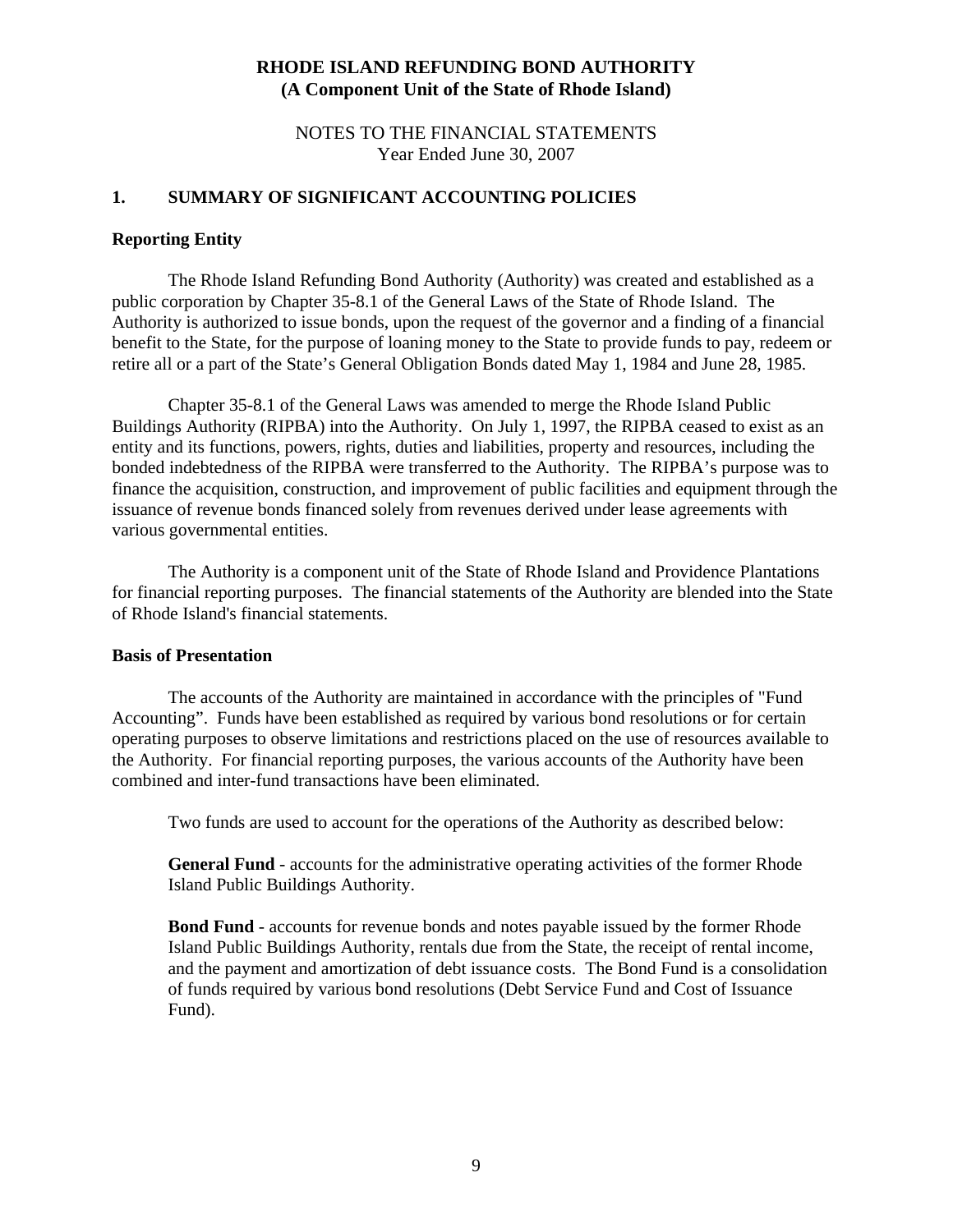### NOTES TO THE FINANCIAL STATEMENTS Year Ended June 30, 2007

## **1. SUMMARY OF SIGNIFICANT ACCOUNTING POLICIES (continued)**

#### **Basis of Accounting**

The financial statements of the Authority have been prepared on the accrual basis of accounting. The Governmental Accounting Standards Board (GASB) is responsible for establishing generally accepted accounting principles for governmental, proprietary fund type activities. In accordance with GASB Statement No. 20, in the absence of specific guidance from a GASB pronouncement, pronouncements of the Financial Accounting Standards Board (FASB) issued on or before November 30, 1989 have been followed.

### **Use of Estimates**

 The preparation of financial statements in conformity with generally accepted accounting principles requires management to make estimates and assumptions that affect the reported amounts of assets and liabilities at the date of the financial statements. Estimates also affect the reported amounts of revenues and expenses during the reporting period. Actual results could differ from those estimates.

### **Income Taxes**

The Authority is exempt from Federal and State income taxes.

#### **Operating Revenues and Expenses**

The Authority considers rental payments, recovery of administrative costs, interest expense and amortization of debt issuance costs to be operating revenues and expenses since they relate to the Authority's principal functional activity.

#### **Investment Income**

Interest earned on investments is recognized as income in the fund in which the investments are held. In accordance with each bond series or resolution, this interest may periodically be transferred to the Bond Fund and be used to reduce future rental payments from the State of Rhode Island.

### **Cash and Cash Equivalents**

 The Authority considers all highly liquid investments with a maturity of three months or less when purchased to be cash equivalents.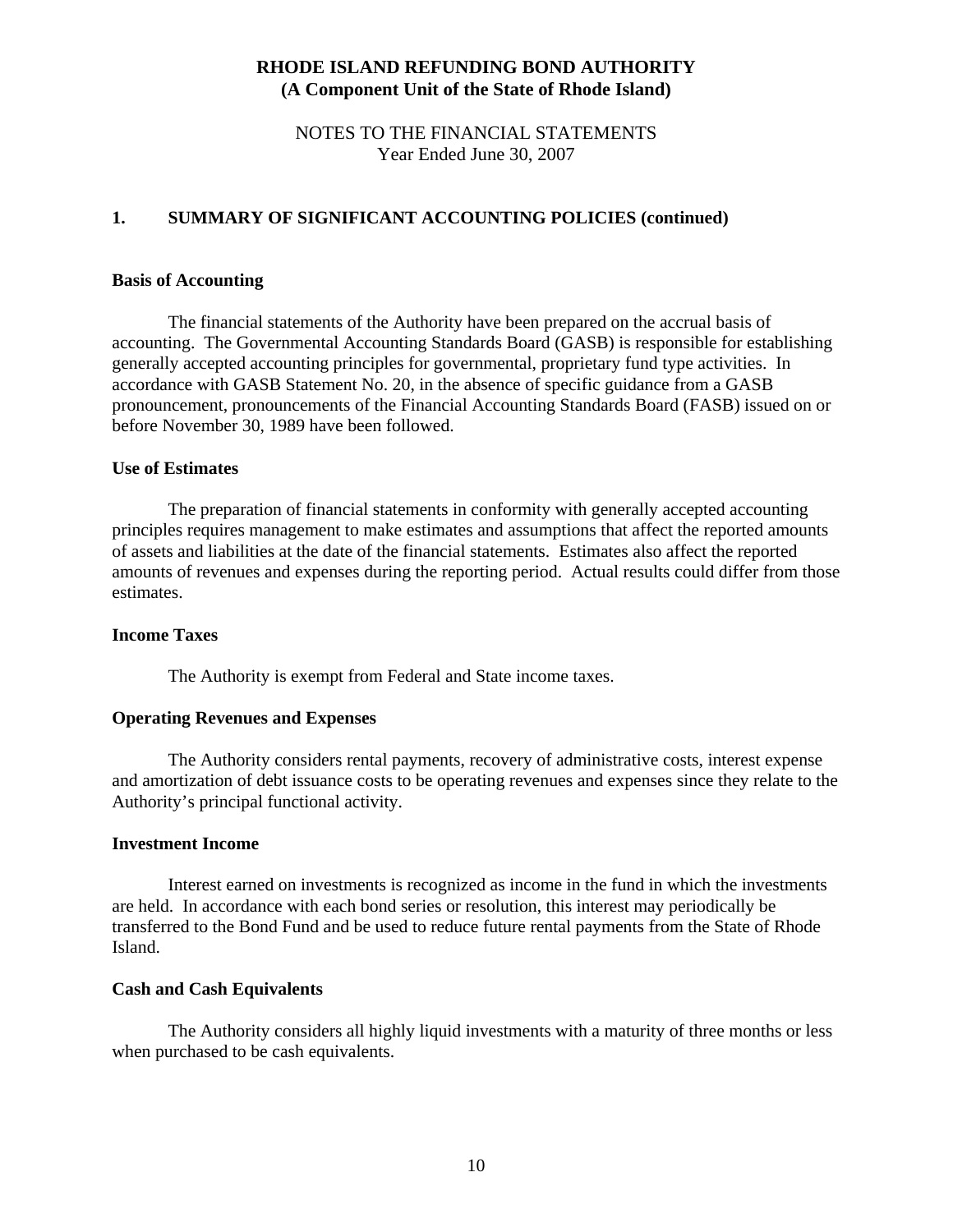### NOTES TO THE FINANCIAL STATEMENTS Year Ended June 30, 2007

### **1. SUMMARY OF SIGNIFICANT ACCOUNTING POLICIES (continued)**

#### **Debt Issuance Costs**

 Debt issuance costs represent the costs of issuance of the revenue bonds and are reflected as an asset on the financial statements. These costs are amortized on a straight-line basis over the life of the bonds. Debt issuance costs associated with defeased bonds are deferred and amortized over the remaining life of the old debt or the life of the new debt, whichever is shorter.

### **Bond Discounts and Premiums**

 Bond discounts and premiums on revenue bonds are recorded as an offset/addition, respectively, to the outstanding revenue bonds payable. Bond discounts and premiums are amortized using the effective interest method over the life of the bonds. Bond discounts, premiums and debt issuance costs associated with defeased bonds (deferred amount on refunding) are deferred and amortized over the remaining life of the old debt or the life of the new debt, whichever is shorter.

#### **Investments**

 Investments are recorded in the financial statements at fair value, except that, in accordance with GASB Statement No. 31, the Authority reports money market investments, having a remaining maturity of one year or less at time of purchase at amortized cost, provided that the fair value of those investments is not significantly affected by the impairment of the credit standing of the issuer or by other factors.

### **2. DUE FROM STATE**

Due from the State includes any unreimbursed administrative expenses of the Authority.

#### **3. RENTALS DUE**

Rentals due represent amounts payable by the State pursuant to agreements for projects leased by the former Rhode Island Public Buildings Authority. Annual rental payments made by the State to the Authority are equal to the interest and annual principal payment on bonds and notes issued by the Authority (RIPBA), amortization of bond issuance costs and certain administrative expenses of the Authority.

The Authority uses a method similar to the financing method to account for rentals from long-term lease agreements. Under this method, the aggregate amount of rentals due for the repayment of the bond and note principal plus current accrued interest are recorded as rentals due for payment of principal and interest on bonds and notes.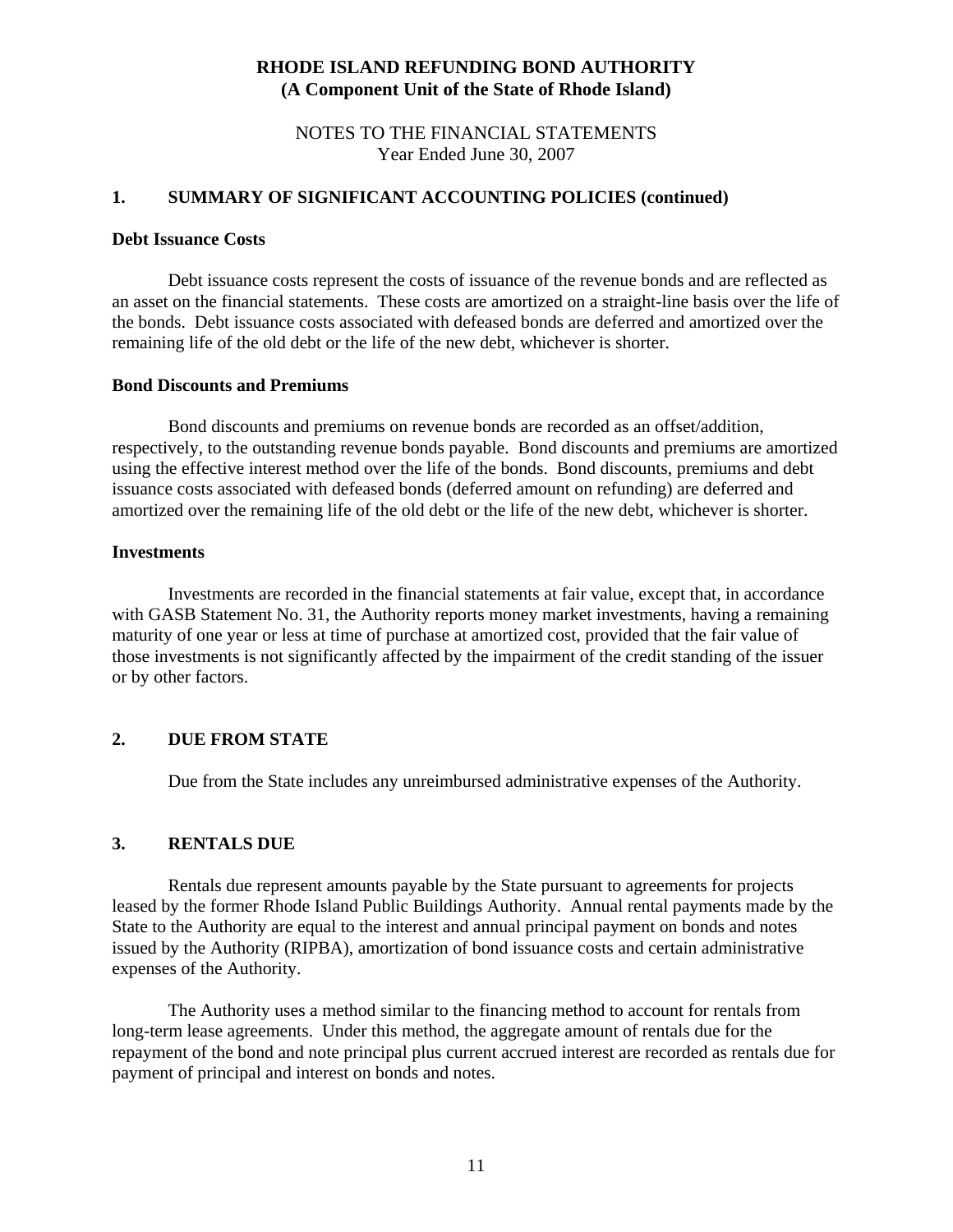NOTES TO THE FINANCIAL STATEMENTS Year Ended June 30, 2007

## **3. RENTALS DUE (continued)**

The obligation of the State to make payments to the Authority under various lease agreements is subject to and dependent upon appropriations being made from time to time by the General Assembly of the State for such purpose.

### **4. CASH, CASH EQUIVALENTS AND INVESTMENTS**

Permitted investments of the Authority are defined by the various bond resolutions governing the Authority's outstanding bonded indebtedness. In general, the Authority may invest in direct obligations of the United States of America, obligations of federal agencies which are backed by the full faith and credit of the United States of America, obligations of certain federal agencies which are not fully guaranteed by the United States of America, dollar denominated deposit accounts, federal funds and banker's acceptances with domestic commercial banks bearing the highest rating by national rating agencies, commercial paper bearing the highest rating by national rating agencies, and highly rated money market funds and municipal or state obligations. Other investments may be permissible with permission of the insurer of the Authority's bonds.

The Authority's cash and cash equivalent investments at June 30, 2007 consisted of one money market mutual fund which invests exclusively in short-term U.S. Treasury obligations and repurchase agreements secured by U.S. Treasury obligations. The money market mutual fund was rated Aaa by Moody's and AAAm by Standard & Poor's. The average maturity of the money market mutual fund's portfolio was one day at June 30, 2007. The carrying amount and fair value of the Authority's cash equivalent investments at June 30, 2007 was \$359,983.

## **5. PROJECT ACQUISITION PROMISSORY NOTES**

 Project acquisition promissory (PAP) notes represent the Authority's obligation to the State for certain land and improvements acquired for projects financed by the Authority. Such notes require semi-annual interest payments but are payable as to principal only when the State shall have exercised its right to purchase a specific project under the lease agreement(s). The payment of principal and interest on each PAP note is payable solely from the rent paid by the State for leased projects. The Authority has covenanted to credit to the State any and all rent designated as Project Acquisition Promissory Note Payments accruing to the Authority under the agreements.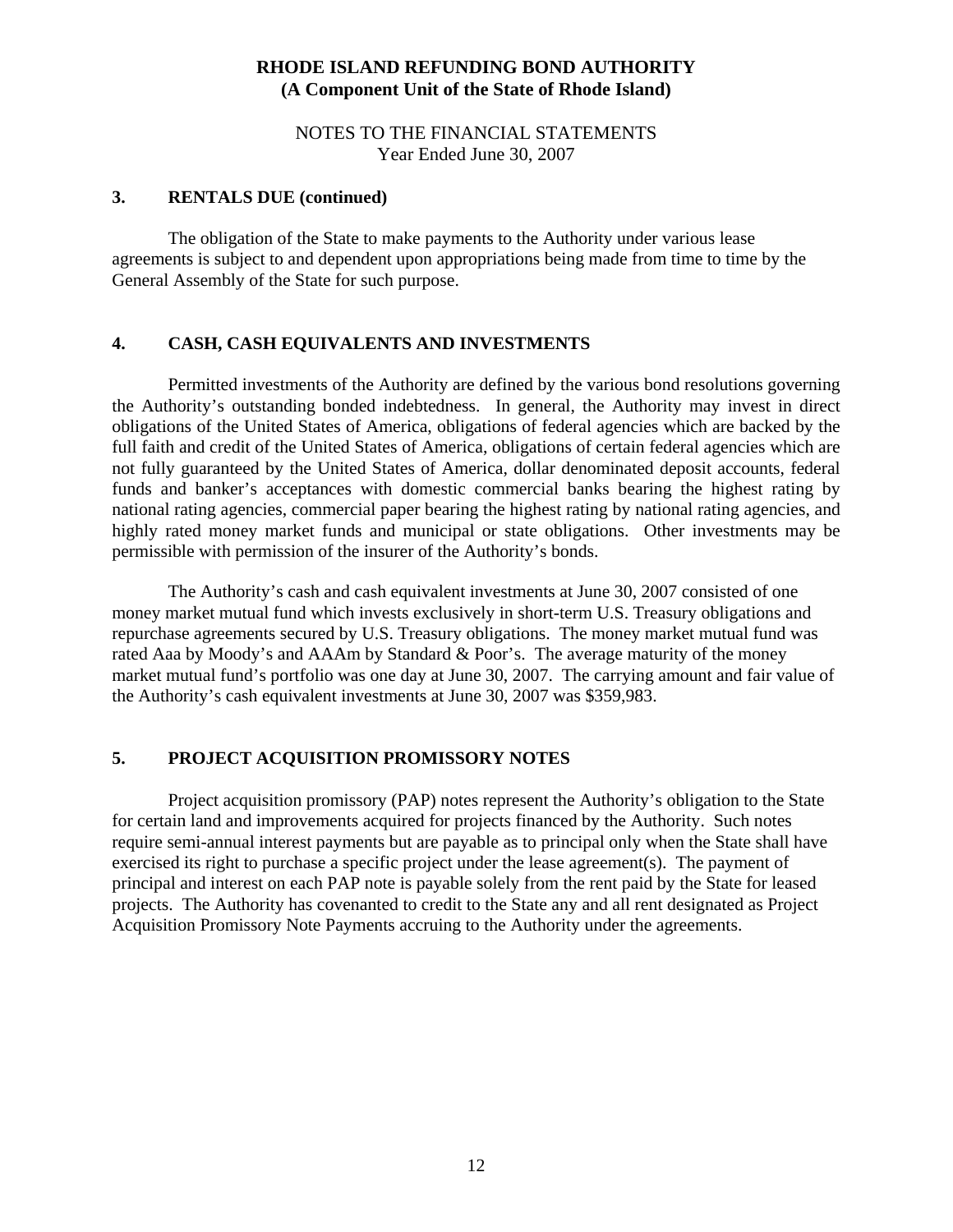### NOTES TO THE FINANCIAL STATEMENTS Year Ended June 30, 2007

### **6. BONDS PAYABLE**

#### **Revenue Bonds - 1998 Series A** (Rhode Island Refunding Bond Authority)

 In June 1998, the Authority issued \$39,875,000 in State Public Projects Revenue Bonds, known as the 1998 Series A Bonds. These bonds, which have interest rates ranging from 4.25% to 5.25% and mature at various dates through 2010, are secured by lease rentals payable by the State of Rhode Island pursuant to lease agreements.

 Proceeds of the 1998 Series A issue and related debt service reserve funds were used to effect the complete refunding of four of the former Public Building Authority's State Public Projects Revenue Bonds.

Principal amount outstanding at June 30, 2007 - \$17,210,000.

#### **Revenue Bonds – 2003 Series A** (Rhode Island Refunding Bond Authority)

In May 2003, the Authority issued \$67,625,000 in State Public Projects Revenue Bonds dated April 1, 2003 which are known as the 2003 Series A Bonds. These bonds, which have interest rates ranging from 3.0% to 5.0% and mature at various dates through 2008, are secured by lease rentals payable by the State of Rhode Island pursuant to lease agreements.

Proceeds of the 2003 Series A issue were used to defease the 1993 Series A revenue bonds.

Principal amount outstanding at June 30, 2007 - \$25,500,000.

Debt service requirements from July 1, 2007 to maturity are summarized below for each issue outstanding as of June 30, 2007:

|                       | <b>Revenue Bonds -</b><br>1998 Series A |                           | <b>Revenue Bonds -</b><br>2003 Series A |                 | Total - All issues |                 |
|-----------------------|-----------------------------------------|---------------------------|-----------------------------------------|-----------------|--------------------|-----------------|
| Fiscal<br><b>Year</b> | <b>Principal</b>                        | <b>Interest</b>           | <b>Principal</b>                        | <b>Interest</b> | <b>Principal</b>   | <b>Interest</b> |
| 2008                  | \$1,335,000                             | 895.181                   | 17,140,000                              | 846,500         | 18,475,000         | \$1,741,681     |
| 2009                  | 9,835,000                               | 833,438                   | 8,360,000                               | 209,000         | 18,195,000         | 1,042,438       |
| 2010                  | 6,040,000                               | 317,100                   |                                         |                 | 6,040,000          | 317,100         |
| <b>Total</b>          | \$17,210,000                            | \$2,045,719               | \$25,500,000                            | \$1,055,500     | \$42,710,000       | \$3,101,219     |
|                       |                                         | <b>Bonds Payable, Net</b> |                                         |                 |                    |                 |
|                       |                                         | Total bond principal      |                                         |                 | \$42,710,000       |                 |
|                       |                                         |                           | Add: bond premium                       |                 | 286,160            |                 |
|                       |                                         |                           | deferred amount on refunding            |                 | (536, 932)         |                 |
|                       | Bonds payable, net                      |                           |                                         |                 | \$42,459,228       |                 |
|                       |                                         | Less: current portion     |                                         |                 | 18,475,000         |                 |
|                       | Noncurrent portion of bonds payable     |                           |                                         |                 | \$23,984,228       |                 |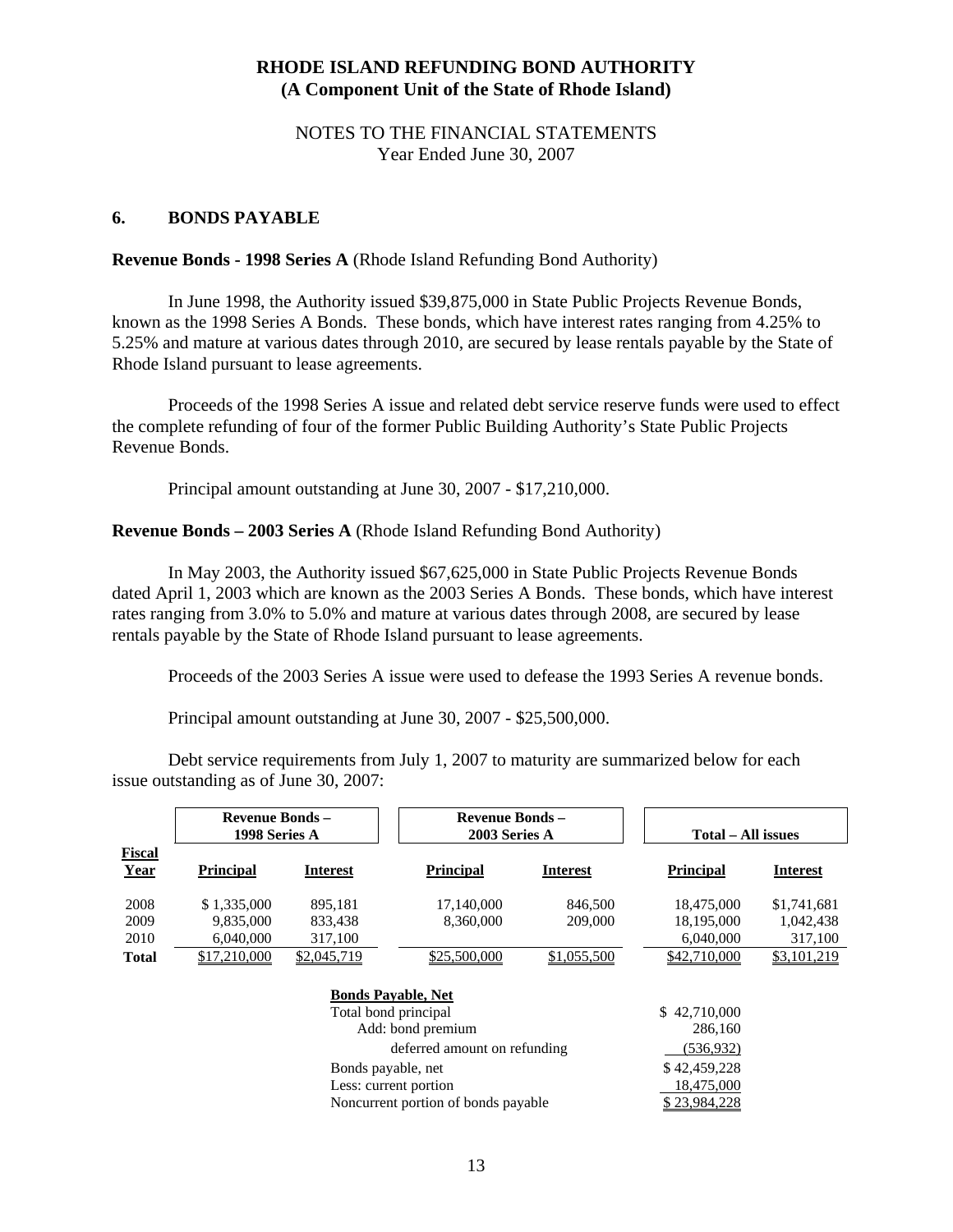NOTES TO THE FINANCIAL STATEMENTS Year Ended June 30, 2007

# **7. ARBITRAGE REBATE PAYABLE**

Arbitrage rebate payable represents estimated amounts payable to the federal government as a result of earnings on tax-exempt bond proceeds in excess of amounts permitted by federal regulation.

### **8. NET ASSETS - Unrestricted**

The Authority has designated \$100,000 of net assets to cover future contingencies.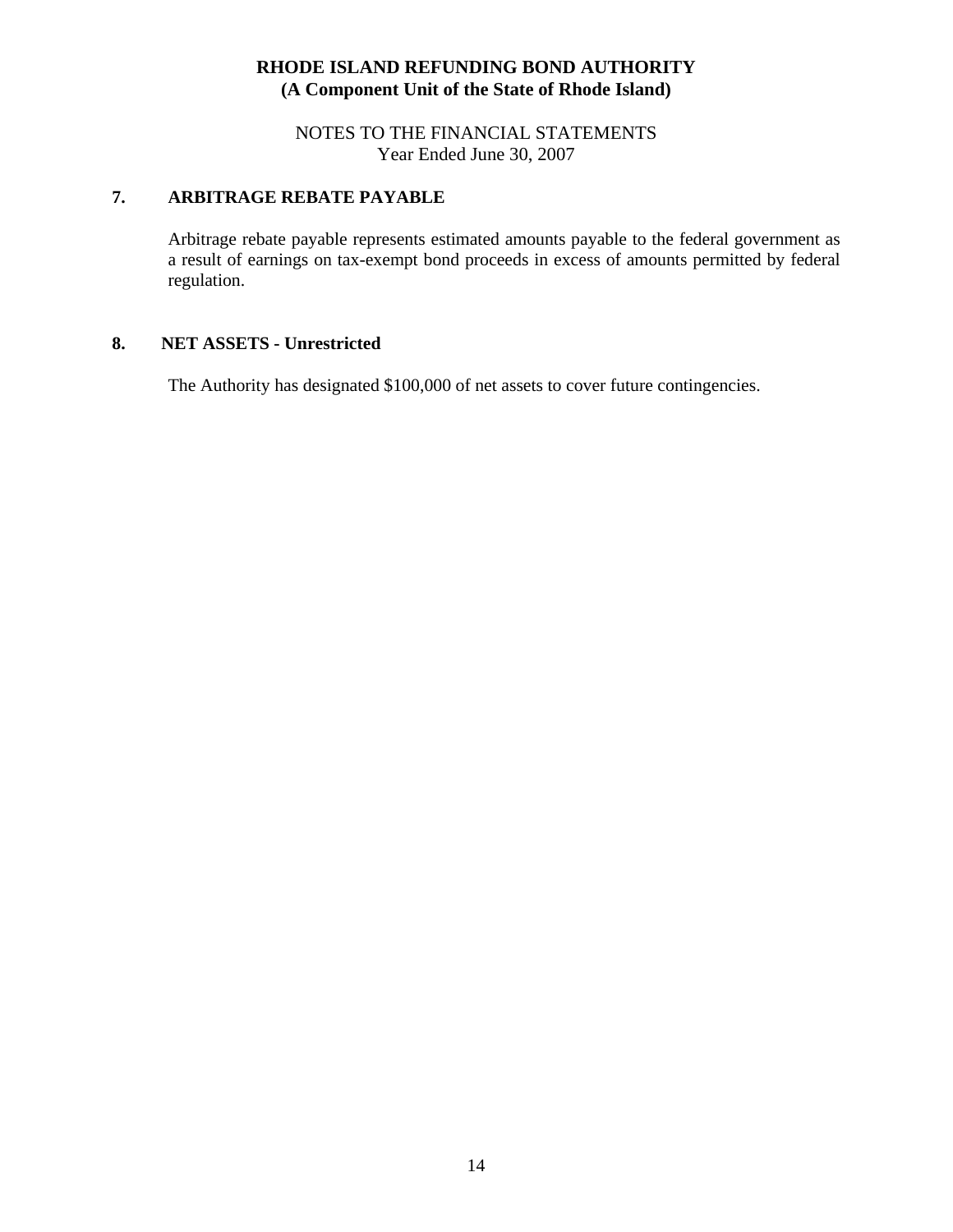# **June 30, 2007 COMBINING STATEMENT OF NET ASSETS**

|                                      | <b>General</b><br>Fund |         | <b>Bond</b><br>Fund |      | <b>Total</b> |  |
|--------------------------------------|------------------------|---------|---------------------|------|--------------|--|
| <b>ASSETS</b>                        |                        |         |                     |      |              |  |
| Current assets:                      |                        |         |                     |      |              |  |
| Cash and cash equivalents            | \$                     | 322,557 | \$<br>37,426        | \$   | 359,983      |  |
| Due from State                       |                        | 6,252   |                     |      | 6,252        |  |
| Rentals due                          |                        |         | 19,509,644          |      | 19,509,644   |  |
| Total current assets                 |                        | 328,809 | 19,547,070          |      | 19,875,879   |  |
| Noncurrent assets:                   |                        |         |                     |      |              |  |
| Rentals due                          |                        |         | 27,977,044          |      | 27,977,044   |  |
| Debt issuance costs                  |                        |         | 267,895             |      | 267,895      |  |
| Total noncurrent assets              |                        |         | 28,244,939          |      | 28,244,939   |  |
| <b>Total assets</b>                  | \$                     | 328,809 | \$<br>47,792,009    | $\$$ | 48,120,818   |  |
| <b>LIABILITIES</b>                   |                        |         |                     |      |              |  |
| Current liabilities:                 |                        |         |                     |      |              |  |
| Accounts payable                     | \$                     | 5,997   | \$                  | \$   | 5,997        |  |
| Interest payable                     |                        |         | 895,098             |      | 895,098      |  |
| Project acquisition promissory notes |                        |         | 139,546             |      | 139,546      |  |
| Bonds payable (net)                  |                        |         | 18,475,000          |      | 18,475,000   |  |
| Total current liablities             |                        | 5,997   | 19,509,644          |      | 19,515,641   |  |
| Noncurrent liabilities:              |                        |         |                     |      |              |  |
| Arbitrage rebate payable             |                        |         | 2,607               |      | 2,607        |  |
| Project acquisition promissory notes |                        |         | 4,295,530           |      | 4,295,530    |  |
| Bonds payable (net)                  |                        |         | 23,984,228          |      | 23,984,228   |  |
| <b>Total noncurrent liablities</b>   |                        |         | 28, 282, 365        |      | 28, 282, 365 |  |
| <b>Total liabilities</b>             |                        | 5,997   | 47,792,009          |      | 47,798,006   |  |
| <b>NET ASSETS</b>                    |                        |         |                     |      |              |  |
| Unrestricted                         |                        | 322,812 |                     |      | 322,812      |  |
| <b>Total net assets</b>              | \$                     | 322,812 | \$                  | \$   | 322,812      |  |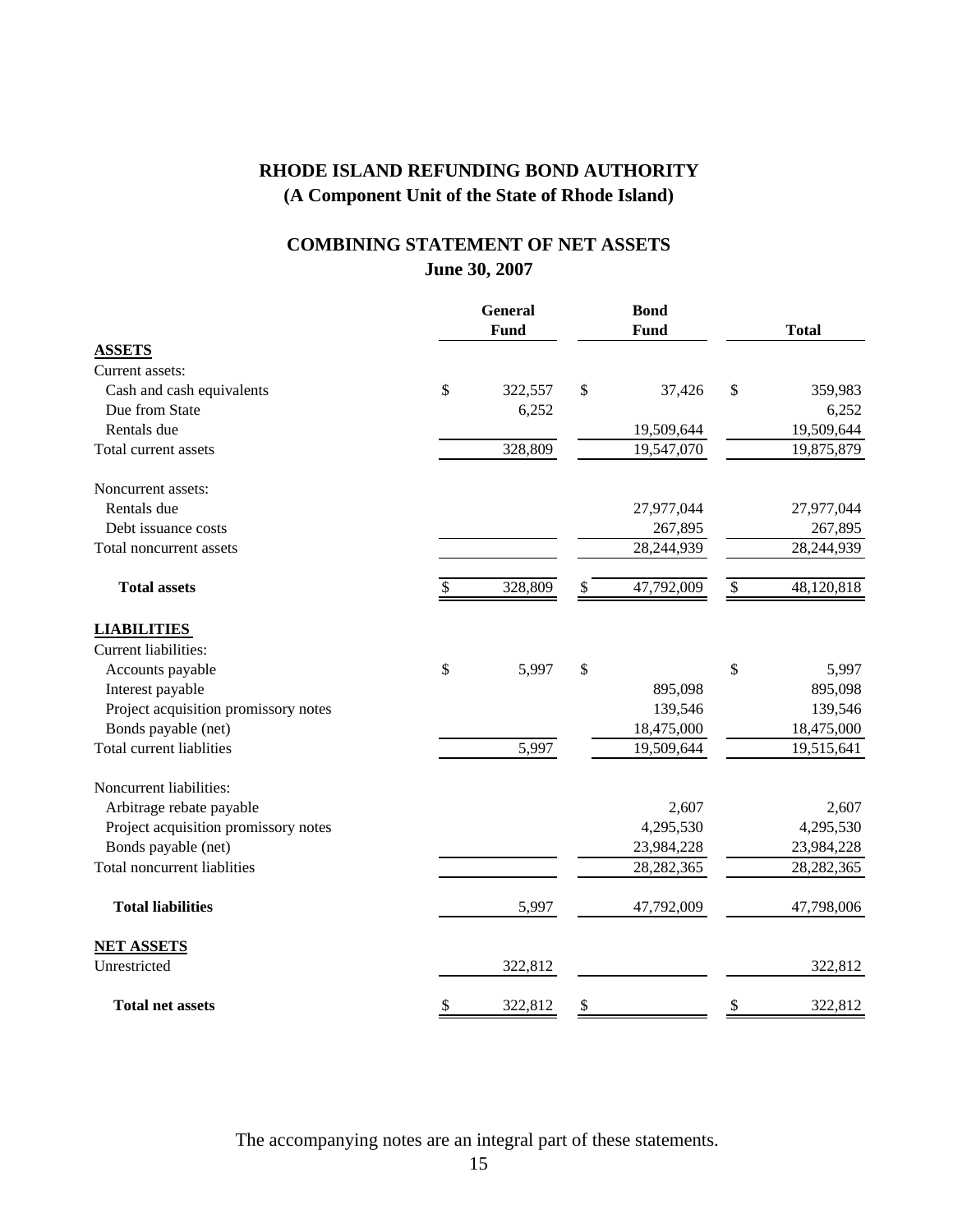# **COMBINING STATEMENT OF REVENUES, EXPENSES AND CHANGES IN NET ASSETS FISCAL YEAR ENDED JUNE 30, 2007**

|                                     | <b>General</b><br>Fund |         | <b>Bond</b><br><b>Fund</b> | <b>Total</b>    |
|-------------------------------------|------------------------|---------|----------------------------|-----------------|
| <b>Operating revenues</b>           |                        |         |                            |                 |
| Rental income                       | \$                     |         | \$<br>2,299,068            | \$<br>2,299,068 |
| Recovery of administrative costs    |                        | 36,839  |                            | 36,839          |
| <b>Total operating revenues</b>     |                        | 36,839  | 2,299,068                  | 2,335,907       |
| <b>Operating expenses</b>           |                        |         |                            |                 |
| Interest expense                    |                        |         | 2,154,651                  | 2,154,651       |
| Amortization of debt issuance costs |                        |         | 146,050                    | 146,050         |
| Personal services                   |                        | 20,071  |                            | 20,071          |
| Trustee fees                        |                        | 7,500   |                            | 7,500           |
| Professional services               |                        | 9,268   |                            | 9,268           |
| <b>Total operating expenses</b>     |                        | 36,839  | 2,300,701                  | 2,337,540       |
| <b>Operating income (loss)</b>      |                        |         | (1,633)                    | (1,633)         |
| Nonoperating revenue                |                        |         |                            |                 |
| Investment income                   |                        | 14,189  | 1,633                      | 15,822          |
| <b>Total nonoperating revenue</b>   |                        | 14,189  | 1,633                      | 15,822          |
| <b>Change in net assets</b>         |                        | 14,189  |                            | 14,189          |
| Total net assets, July 1, 2006      |                        | 308,623 |                            | 308,623         |
| Total net assets, June 30, 2007     | \$                     | 322,812 | \$                         | 322,812         |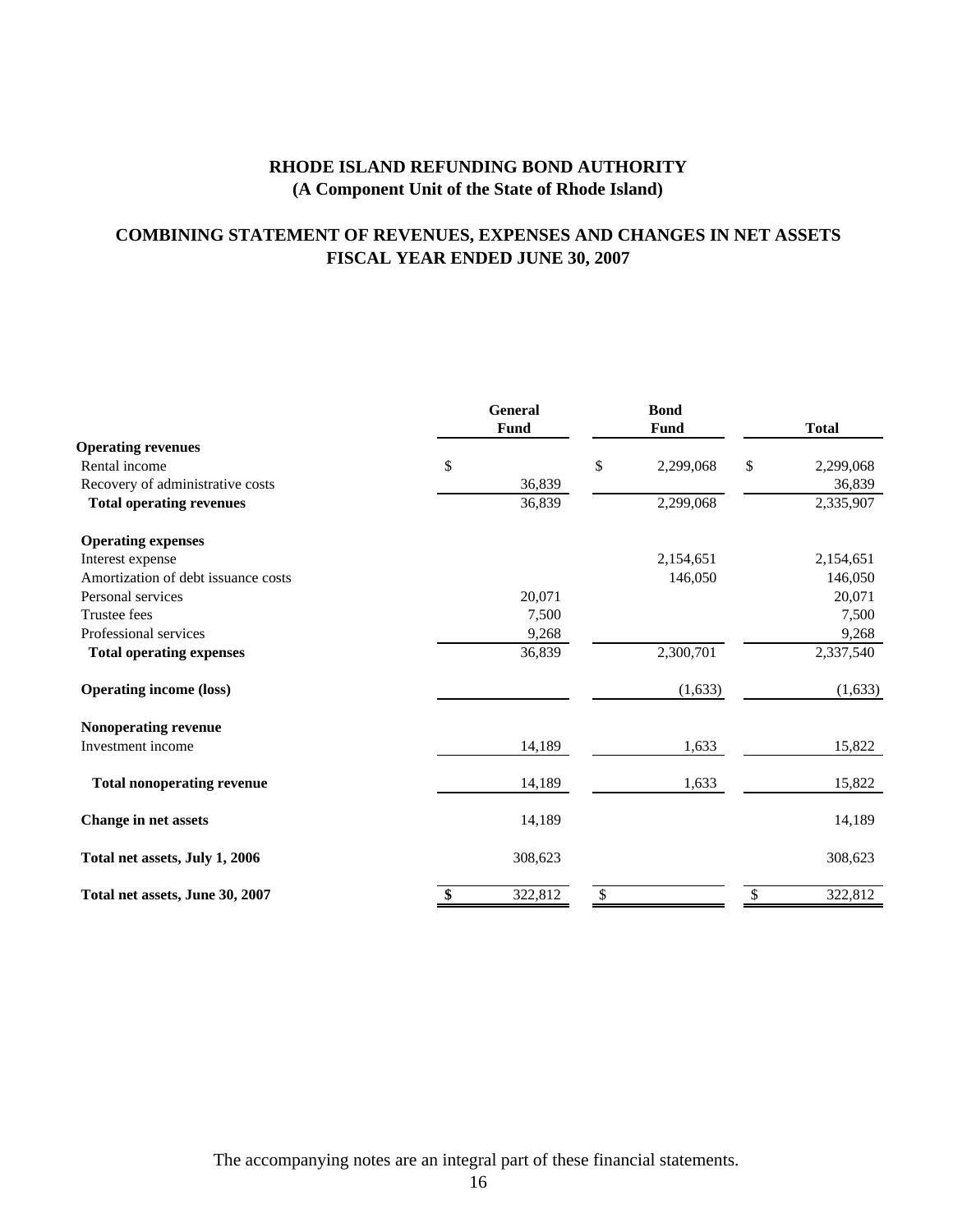# **FISCAL YEAR ENDED JUNE 30, 2007 COMBINING STATEMENT OF CASH FLOWS**

|                                                                                                | General |           |    | <b>Bond</b>    |    |                |
|------------------------------------------------------------------------------------------------|---------|-----------|----|----------------|----|----------------|
|                                                                                                |         | Fund      |    | <b>Fund</b>    |    | <b>Total</b>   |
| Cash flows from operating activities:                                                          |         |           |    |                |    |                |
| Cash received for:                                                                             |         |           |    |                |    |                |
| Administrative costs                                                                           | \$      | 31,959    | \$ |                | \$ | 31,959         |
| Rents                                                                                          |         |           |    | 20,394,803     |    | 20,394,803     |
| Cash paid for:                                                                                 |         |           |    |                |    |                |
| Personal services                                                                              |         | (20, 314) |    |                |    | (20, 314)      |
| Trustee fees                                                                                   |         | (7,500)   |    |                |    | (7,500)        |
| Other goods and services                                                                       |         | (4, 145)  |    |                |    | (4, 145)       |
| Net cash provided by operating activities                                                      |         |           |    | 20,394,803     |    | 20,394,803     |
| Cash flows from capital and related financing activities:                                      |         |           |    |                |    |                |
| Principal paid on debt                                                                         |         |           |    | (17,610,000)   |    | (17,610,000)   |
| Interest paid on debt                                                                          |         |           |    | (2,784,805)    |    | (2,784,805)    |
| Net cash used for capital and related                                                          |         |           |    | (20, 394, 805) |    | (20, 394, 805) |
| financing activities                                                                           |         |           |    |                |    |                |
| Cash flows from investing activities:                                                          |         |           |    |                |    |                |
| Interest received                                                                              |         | 14,189    |    | 1,633          |    | 15,822         |
| Net cash provided by investing activities                                                      |         | 14,189    |    | 1,633          |    | 15,822         |
| Net increase in cash and cash equivalents                                                      |         | 14,189    |    | 1,631          |    | 15,820         |
| Cash and cash equivalents, July 1, 2006                                                        |         | 308,368   |    | 35,795         |    | 344,163        |
| Cash and cash equivalents, June 30, 2007                                                       | \$      | 322,557   | \$ | 37,426         | S  | 359,983        |
| Reconciliation of operating income (loss) to net<br>cash provided by operating activities:     |         |           |    |                |    |                |
| Operating income (loss)                                                                        | \$      |           | \$ | (1,633)        | \$ | (1,633)        |
| <b>Adjustments:</b>                                                                            |         |           |    |                |    |                |
| Amortization of debt issuance costs                                                            |         |           |    | 146,050        |    | 146,050        |
| Amortization of premium, discount and deferred amount<br>on refunding (net)                    |         |           |    | (842, 121)     |    | (842, 121)     |
| Principal paid on debt included in cash flows from capital<br>and related financing activities |         |           |    | 17,610,000     |    | 17,610,000     |
| Interest paid on debt included in cash flows from capital<br>and related financing activities  |         |           |    | 2,784,805      |    | 2,784,805      |
| Changes in assets and liabilities:                                                             |         |           |    |                |    |                |
| Arbitrage rebate payable                                                                       |         |           |    | 2,607          |    | 2,607          |
| Rentals due                                                                                    |         |           |    | 973,343        |    | 973,343        |
| Interest payable                                                                               |         |           |    | (278, 248)     |    | (278, 248)     |
| <b>Total adjustments</b>                                                                       |         |           |    | 20,396,436     |    | 20,396,436     |
| Net cash provided by operating activities                                                      | \$      |           | \$ | 20,394,803     | \$ | 20,394,803     |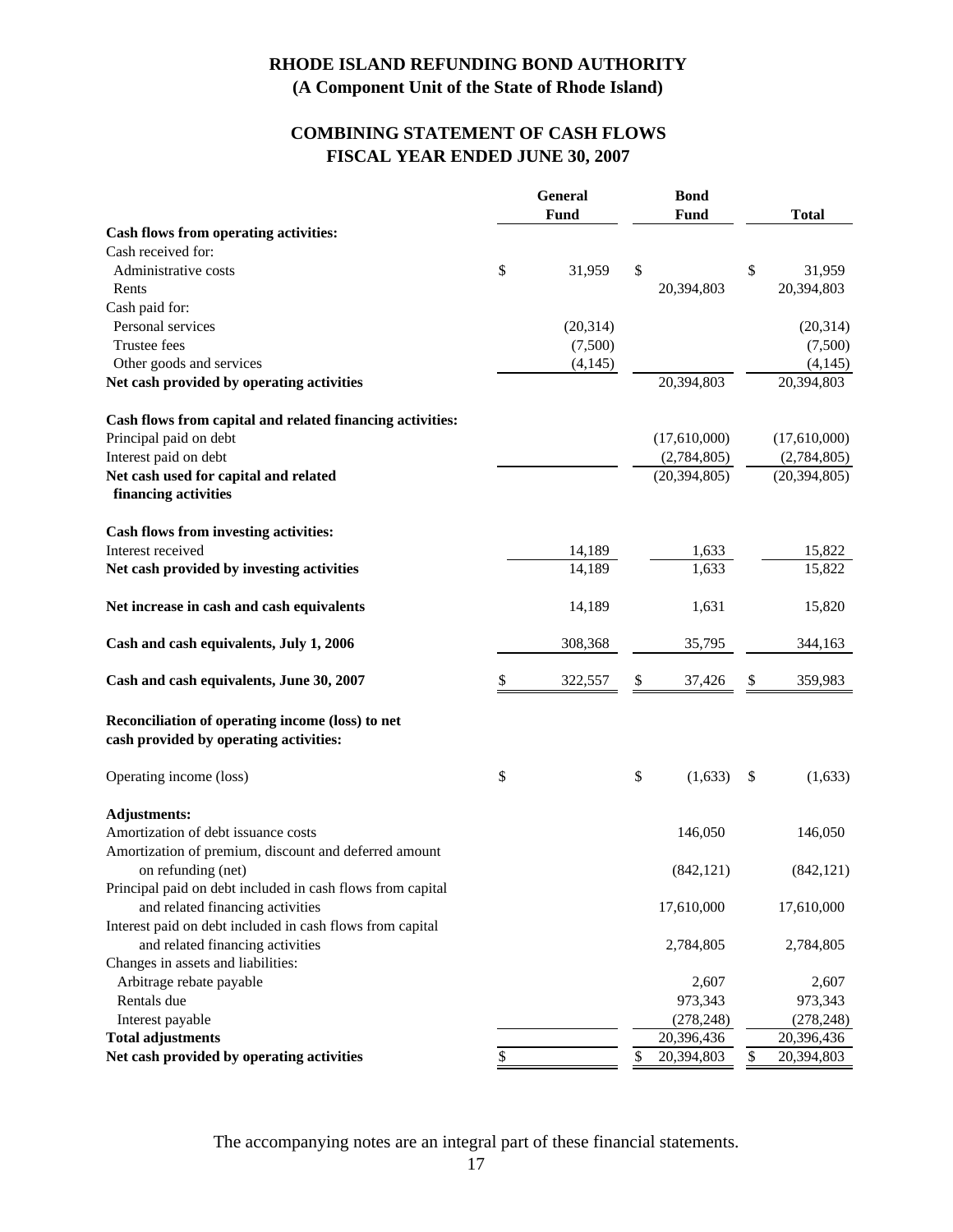

STATE of RHODE ISLAND and PROVIDENCE PLANTATIONS

GENERAL ASSEMBLY

- ♦ *Integrity*
- ♦ *Reliability*

ERNEST A. ALMONTE, CPA, CFE *Auditor General*  ernest.almonte@oag.ri.gov

OFFICE OF THE AUDITOR GENERAL

- ♦ *Independence*
- ♦ *Accountability*

## **INDEPENDENT AUDITOR'S REPORT ON INTERNAL CONTROL OVER FINANCIAL REPORTING AND ON COMPLIANCE AND OTHER MATTERS BASED ON AN AUDIT OF FINANCIAL STATEMENTS PERFORMED IN ACCORDANCE WITH** *GOVERNMENT AUDITING STANDARDS*

# JOINT COMMITTEE ON LEGISLATIVE SERVICES, GENERAL ASSEMBLY STATE OF RHODE ISLAND AND PROVIDENCE PLANTATIONS:

## BOARD OF DIRECTORS OF THE RHODE ISLAND REFUNDING BOND AUTHORITY:

We have audited the financial statements of the Rhode Island Refunding Bond Authority (the Authority), a component unit of the State of Rhode Island and Providence Plantations, as of and for the year ended June 30, 2007, and have issued our report thereon dated September 25, 2007. We conducted our audit in accordance with auditing standards generally accepted in the United States of America and the standards applicable to financial audits contained in *Government Auditing Standards*, issued by the Comptroller General of the United States.

### Internal Control Over Financial Reporting

 In planning and performing our audit, we considered the Authority's internal control over financial reporting as a basis for designing our auditing procedures for the purpose of expressing our opinion on the financial statements, but not for the purpose of expressing an opinion on the effectiveness of the Authority's internal control over financial reporting. Accordingly, we do not express an opinion on the effectiveness of the Authority's internal control over financial reporting.

A control deficiency exists when the design or operation of a control does not allow management or employees, in the normal course of performing their assigned functions, to prevent or detect misstatements on a timely basis. A significant deficiency is a control deficiency, or combination of control deficiencies, that adversely affects the entity's ability to initiate, authorize, record, process, or report financial data reliably in accordance with generally accepted accounting principles such that there is more than a remote likelihood that misstatement of the entity's financial statements that is more than inconsequential will not be prevented or detected by the entity's internal control.

A material weakness is a significant deficiency, or combination of significant deficiencies that results in more than a remote likelihood that a material misstatement of the financial statements will not be prevented or detected by the entity's internal control.